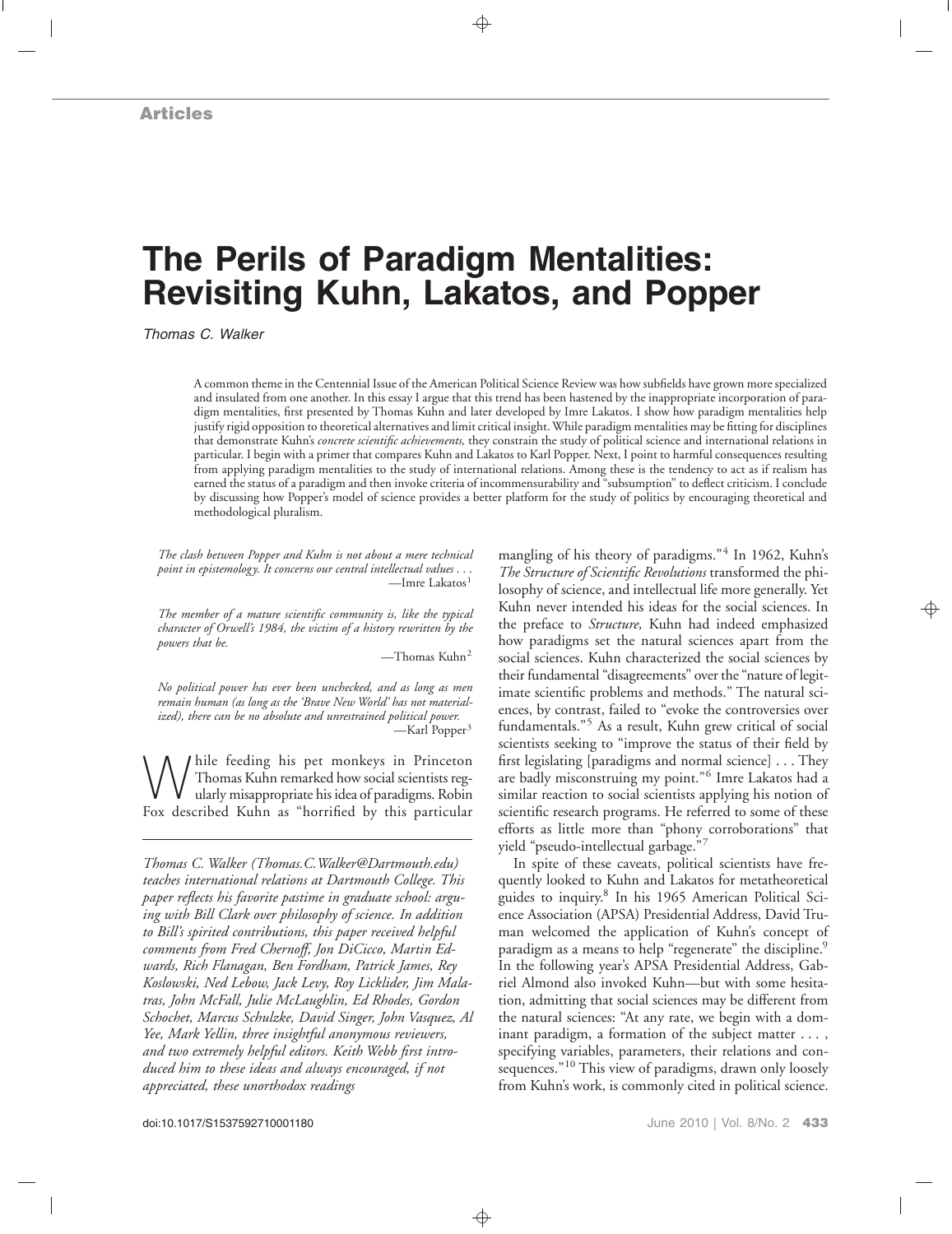Nelson Polsby, however, saw these as "ceremonial footnotes" lacking full appreciation of Kuhn's model of science.<sup>11</sup>

References to Kuhn and Lakatos are especially common in the subfield of International Relations (IR). Several recent works address how Kuhn or Lakatos may apply to IR.12 Other studies have been critical of importing paradigms, research programs, and their sundry "isms" to the study of IR.13 Few of these works, however, explore how these various models of science can shape incentives and norms for acceptable scholarly behavior. Fewer still have ventured to explain why Kuhn, and to a lesser degree Lakatos, were so reluctant to lend their ideas to the social sciences.

Reliance on Kuhn and Lakatos becomes more puzzling when we compare it to the less frequent discussions of Karl Popper's philosophy of science. The recent marginalization of Popper is surprising for two reasons. First, Popper was the first philosopher of science to be held in high esteem by the discipline. The American Political Science Association honored Popper with the Benjamin Lippincott Award for *The Open Society* in 1976. Popper joined Hannah Arendt and Louis Hartz as the first three recipients of the award "for publishing highly significant and enduring" works in political science. Second, unlike Kuhn and Lakatos, Popper sought to apply his ideas directly to the social sciences. Yet any cursory view of Ph.D. reading lists or citation indices show that Popper's philosophy of science has become overshadowed by those of Kuhn and Lakatos. Popper may have been marginalized due to a narrow reading of his work. He has frequently been mischaracterized as a logical positivist or a naive "falsificationist."<sup>14</sup> But his model of science encompasses much more. Popper's approach to critical problem solving, theoretical pluralism, conjecture, and refutation can be applied to both the natural and social sciences. His emphasis on indeterminacy and fallibilism—the belief that we cannot achieve absolute certainty but can still falsify wrong conjectures—is particularly fitting for many phenomena studied by political scientists.15 Students of political science would thus benefit from bringing Popper back into discussions over models of science. While more recent studies in philosophy of science provide particular insights for the discipline, the works of Kuhn, Lakatos, and Popper still pose the most fundamental questions about organizing scientific community, research practices, and the growth of knowledge.16 When political scientists address philosophy of science, they typically reference Kuhn, Lakatos, and occasionally Popper—or sometimes a curious combination of the three. Yet an appreciation of differences between the three is rarely recognized by students of politics.

In this essay I examine these three models of science and the ways in which they have been applied to the subfield of IR. I show how the subfield's frequent reliance on Kuhn and Lakatos is inappropriate since the field has not achieved the requisite scientific achievements. Relying on Kuhn and Lakatos without these scientific achievements unduly limits research. The emergence of paradigm mentalities, as depicted by Kuhn and Lakatos, leads to narrow, rigid, highly specialized, and conservative research approaches that suppress alternatives. For Kuhn, evidence that falls outside the dominant framework is considered "incommensurate" and can be "ignored." For Lakatos, such evidence can be "shoved aside"if the research programis held to be progressing.When political scientists are guided by paradigm mentalities they hold tightly to both their theory and their method while seeking to insulate themselves from opposing theory and method. They also engage in hostile, zero-sum turf wars when challenged by alternatives. Paradigm mentalities prompt scholars to break into narrow, highly-specialized, esoteric research communities.

The constricting nature of normal science has been contested by many commentators. Popper's critiques were among the first and remain the most poignant. Popper argued that paradigm mentalities prove detrimental to healthy inquiry by limiting scholarly vision, curiosity, and creativity. In Popper's world, embracing theoretical and methodological diversity while engaging anomalous evidence is essential to the advancement of knowledge. I thus argue that Popper's commitments to theoretical pluralism, hermeneutics, methodological diversity, and fallibilism provide a more appropriate model than paradigm mentalities for both IR and political science more generally.

I divide this essay into four broad sections. In the first, I review the writings of Kuhn, Lakatos, and Popper, emphasizing those aspects often ignored by political scientists. Chief among these are the scientific achievements required for paradigms and the highly conservative nature of research that follows such achievements. I also highlight how, according to Kuhn and Lakatos, rigid adherence to one paradigm can be justified only by an unambiguous growth in knowledge. In the second section, I point to how the paradigm mentality in IR scholarship has impoverished inquiry by marginalizing opposing theoretical frameworks and shunning anomalous evidence. Recent debates in IR regarding the subject of balancing usefully demonstrate how paradigm mentalities may silence criticism. In the third section I examine how Kuhn's multiple definitions of paradigm have contributed to certain confusion in IR over whether a paradigm is a method, a theory, or both. In the conclusion, I reflect on how these various metatheories speak to the evolution of the "Perestroika" movement in political science.<sup>17</sup> I argue that this misappropriation of the models of science of Kuhn and Lakatos, especially their principle of incommensurability, encourages hyper-specialized tribalism within subfields and furthers the Balkanization of political science as a discipline.<sup>18</sup> Conversely, greater awareness of Popper's metatheory may foster the opposite trend, leading to more broad and vibrant research agendas that reach across the deep narrows that often divide political scientists.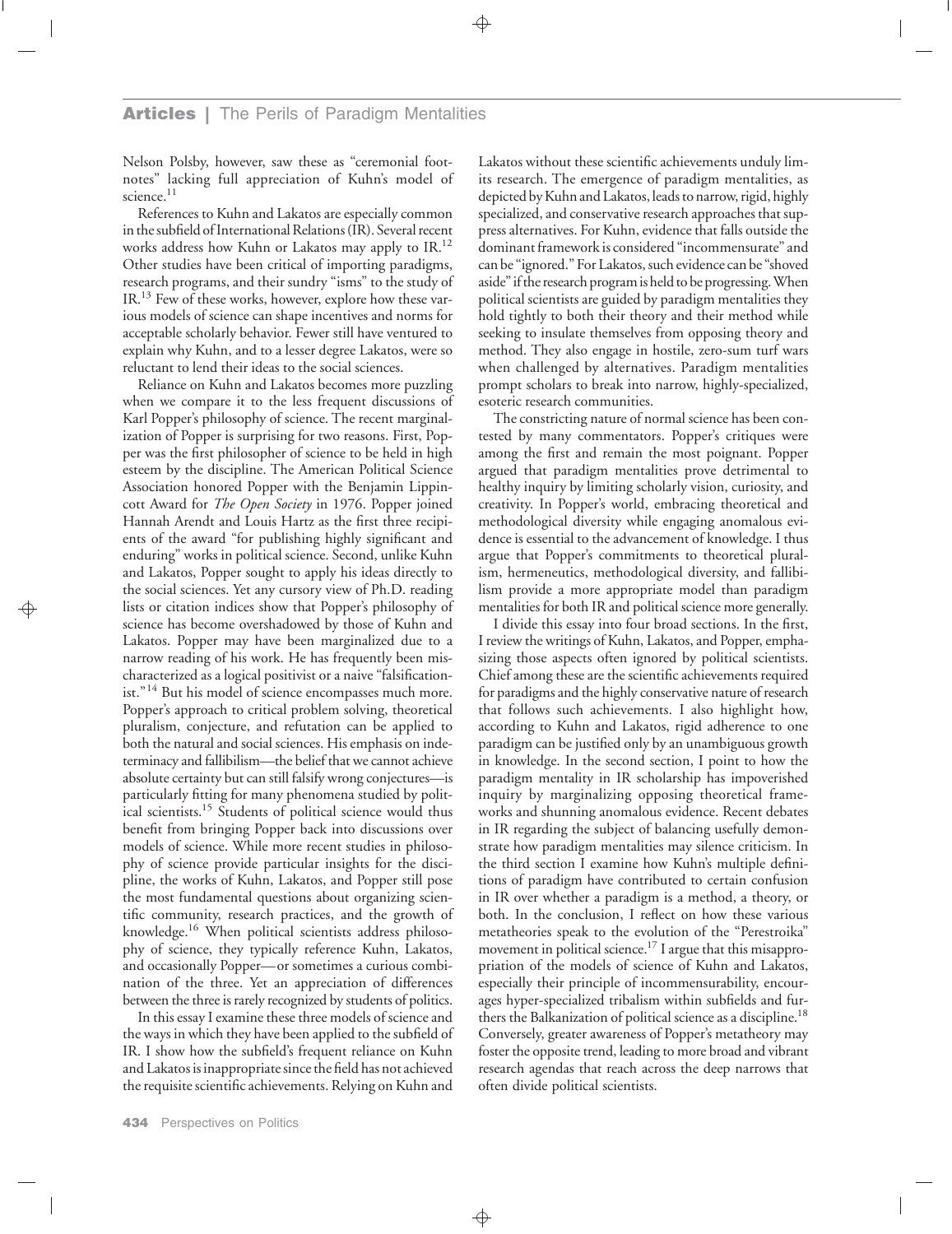#### **The Kuhn Few Read: The Prerequisite of a Concrete Scientific Achievement**

Although Kuhn's classic work, *The Structure of Scientific Revolutions,* was a history of the growth of knowledge in the natural sciences, his concepts of paradigm, normal science, incommensurability, and scientific revolution have gained a stylized currency in the social sciences. Political scientists, however, frequently pass over Kuhn's essential points concerning *universally recognized scientific achievements* and the overall productive nature of paradigms. In this brief overview, special emphasis will be paid to prerequisites of a paradigm, the conservative but largely progressive nature of normal science, and reasons why individual scientists frequently choose to work within paradigms.

Kuhn's paradigm might best be understood in terms of its life-cycle. A paradigm is born when a "concrete scientific achievement" resolves debate over foundations, assumptions, and methods in a scientific field of inquiry.<sup>19</sup> The concrete achievement suspends debate over fundamentals and forges a consensus among scientists. This consensus initiates a period of normal science. Kuhn stated unequivocally that paradigms and normal science can exist only when "based upon one or more past scientific achievements, achievements that some particular scientific community acknowledges for a time as supplying the foundation of their practice."<sup>20</sup> Examples of Kuhn's "universally recognized scientific achievements" include those of Newton, Lavoisier, and Einstein. Kuhnian paradigms cannot be called into being by scholarly consensus alone. Paradigm formation must be anchored by a major scientific achievement that a particular community of scientists finds convincing. From the understanding and consensus wrought by this major scientific accomplishment, Kuhn's paradigm comes to provide worldviews, theories, and methods (rules and standards for scientific practices) to a tightlybound and highly-invested research community. Social scientists often overlook this requisite springboard for normal science. Instead, as Sanford Schram claimed, social scientists often see paradigms as something that "can be imposed socially  $\ldots$ <sup>"21</sup> While paradigms can be socially reinforced, uncontested scientific achievements rest at the foundation of all legitimate Kuhnian paradigms.

Once forged, paradigms guide normal science in an exclusive and highly productive manner. Kuhn's normal science can be characterized by the effort to fit small pieces into a large and complex puzzle. The normal scientist's task involves an intense concentration on the small pieces, while ignoring the bigger theoretical picture:

By restricting vision and breadth, a paradigm guides scientists narrowly but productively to questions linked to those already agreed-upon core concerns. For Kuhn, periods of normal science must be progressive and based not merely on a promise of answers, but "in the actualization of that promise . . . by increasing the extent of the match between those facts and the paradigm's predictions."<sup>23</sup> Kuhn notes how "measurements undertaken without a paradigm so seldomlead to any conclusions at all."<sup>24</sup> Most periods of growth are characterized by the dominance of one paradigm and the practice of normal science. For Kuhn, this constitutes "the most efficient mode of scientific practice."<sup>25</sup> The normal science that follows scientific achievement is characterized by slow and steady growth in knowledge.

When confronted with major anomalies, Kuhn's normal scientists simply ignore them. Kuhn argues that "no part of the aim of normal science is to call forth new sorts of phenomena; indeed those that will not fit in the box are often not seen at all."<sup>26</sup> By turning a blind eye to anomalies, scientists can devote their exclusive attention to efficiently solving pieces of the paradigmatic puzzle.

Given scientists' strong commitment to the maintenance of their paradigm, they are frequently hostile toward alternatives. In periods of normal science, scientists do not "invent new theories [and] they are often intolerant of those invented by others."<sup>27</sup> Kuhn's normal scientists rigidly adhere to their paradigm even when it is discredited by the evidence. On the strong cognitive commitment that scientists exhibit toward their paradigm, Kuhn quotes Max Planck:

[A] new scientific truth does not triumph by convincing its opponents and making them see the light, but rather because its opponents eventually die, and a new generation grows up that is familiar with it.<sup>28</sup>

Ignorance and intolerance toward other theoretical frameworks are regrettable features of Kuhn's normal science, but without these constraining features science would be less efficient.

Another important aspect of a Kuhnian paradigm is incommensurability. Since Kuhn describes normal science as "an esoteric, isolated, and largely self-contained discipline . . . its own exclusive audience and judge," anyone outside the paradigm cannot level meaningful criticism.<sup>29</sup> Kuhn acknowledges how the "the proponents of competing paradigms practice their trades in different worlds," resembling "members of different language-culture communities."<sup>30</sup> Meaningful conversations can only occur within a single paradigm. Incommensurability between alternative paradigms is reinforced by the highly specialized training in questions of "theory, methods, and standards" that produce a "strong network of commitments—conceptual, theoretical, instrumental, and methodological."<sup>31</sup>

While far from ideal, the rigidity of normal science is tolerated by scientists because it supposedly provides the best context for the growth of knowledge. There is a clear

The areas investigated by normal science are, of course, minuscule; the enterprise now under discussion has drastically restricted vision . . . By focusing attention upon a small range of relatively esoteric problems, the paradigm forces scientists to investigate some part of nature in detail and depth that would otherwise be unimaginable. $22$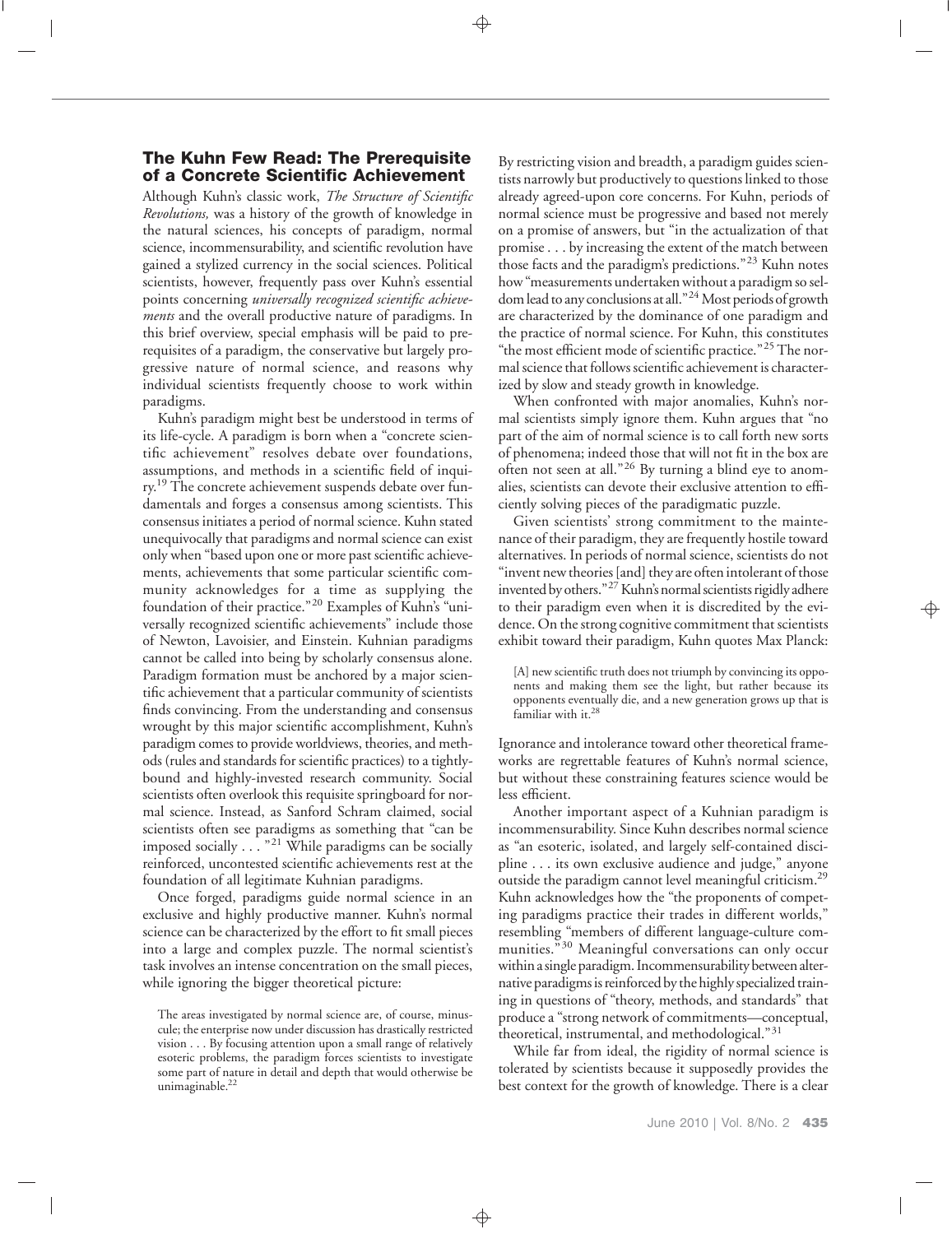# **Articles |** The Perils of Paradigm Mentalities

tradeoff between multiple theoretical frameworks and efficient science. Since normal scientists waste no effort exploring distant and little understood alternatives, they are able to focus their efforts on immediate questions spawned by the dominant paradigm. Normal science, according to Kuhn, leads to "an immense restriction of the scientist's vision and to a considerable resistance to paradigm change . . . On the other hand, within those areas to which the paradigm directs the attention of the group, normal science leads to a detail of information and to a precision of the observation-theory match that could be achieved in no other way."<sup>32</sup> Normal science is a "highly cumulative enterprise, eminently successful in its aim, the steady extension of the scope and precision of scientific knowledge."<sup>33</sup> In sum, while normal science is narrow, rigid, esoteric, uncritical, and conservative, Kuhn considers it to be the most efficient way to ensure a cumulation of knowledge. The allure of paradigms and normal science rests on the proficiency to produce new knowledge—even if this knowledge is gained in small, incremental, and almost unremarkable installments.

While scientists typically remain loyal to the dominant theoretical framework, paradigms do not endure forever. If a paradigm repeatedly fails to provide stable periods of growth and if anomalies mount, a scientific revolution will begin. Here, Kuhn notes that "scientists begin to behave differently" and are no longer "bound" to pursue questions central to the paradigm. This revolutionary movement is led by scientists "very young or very new to the field."<sup>34</sup> Opponents to the paradigm emerge and come to challenge the orthodoxy of the field. Kuhn is optimistic that in the end the most progressive paradigm—the one best fitting nature—will emerge victorious from the revolution. Kuhn claims that "the judgment leading to that decision [of which paradigm will dominate] involves the comparison of both paradigms with nature and with each other."<sup>35</sup> Revolutions typically end with the emergence of a new paradigm based on concrete scientific achievements that bring forth a new period of conservative but progressive normal science.

This paradigm mentality based on normal science and incommensurability has been widely employed, if not internalized, by political scientists. $36$  Political scientists, however, tend to conveniently ignore Kuhn's demanding prerequisites of paradigms—chiefly the concrete scientific achievement and the subsequent growth of knowledge. A similar neglect can be noted in how political scientists read Lakatos. This may be more pertinent since, as Terence Ball has noted, Lakatos may well be a more fitting philosopher-guide for political scientists.37

## **Lakatos: Compatriot of Kuhn**

Lakatos has gained a great deal of recent attention in political science and IR. Jon DiCicco and Jack Levy have claimed that for IR scholars "Lakatos is probably now the metatheorist of choice."<sup>38</sup> One recent edited volume draws together many leading scholars in an effort to systematically apply Lakatos' notions of scientific research programs to IR.39 Although Lakatos is often cited for seeking a middle ground between Popper and Kuhn, his conception of scientific research programs closely resembles Kuhn's notion of paradigms. Lakatos admitted, "Where Kuhn sees *paradigms,* I also see rational *research programmes.*"<sup>40</sup> In this brief review, I will stress the similarities between Kuhn and Lakatos in their commitments to a paradigm mentality. These similarities include the shared faith that science progresses most efficiently when anchored by one exclusive theoretical framework, the comparable treatment of anomalies, and the diminished role of alternative theoretical frameworks. I will begin, however, by dispelling one of the frequently cited disagreements between Lakatos and Kuhn: the charge that Kuhn's paradigms emerge in an irrational manner.

Lakatos unfairly criticized Kuhn for the absence of rational standards to justify a paradigm's emergence. In two poignant passages, Lakatos claimed that for Kuhn "each paradigm contains its own standards . . . is irrational, a matter of mob psychology" and that "scientific change from one paradigm to another—is a mystical conversion which is not and cannot be governed by rules of reason and which falls totally within the realm of the (social) psychology of discovery. Scientific change is a kind of religious change."<sup>41</sup> In IR, many cite Lakatos' strong commitment to the rationality of science as his most important departure from Kuhn.<sup>42</sup>

Kuhn, however, consistently denied this charge of the "irrationality" of paradigms.<sup>43</sup> Kuhn grounds his commitment to paradigms on "universally recognized scientific achievements" and not on any mystical awakenings or mob pressures. This is frequently overlooked. A few passages from Kuhn will help dispel the misconception:

Paradigms gain their status because they are more successful than their competitors in solving a few problems that the group of practitioners has come to recognize as acute.<sup>44</sup>

But if a paradigm is ever to triumph it must gain some first supporters, men who will develop it to the point where hardheaded arguments can be produced and multiplied . . . Because scientists are reasonable men, one or another argument will ultimately persuade many of them.<sup>45</sup>

Even when a new candidate for a paradigm has been evoked, scientists will be reluctant to embrace it unless convinced that two all important conditions are being met. First, the new candidate must seem to resolve some outstanding and generally recognized problem that can be met in no other way. Second, the new paradigm must promise to preserve a relatively large part of the concrete problem-solving ability that has accrued to science through its predecessors....Paradigms usually preserve a great deal of the most concrete parts of past achievement and they always permit additional problem-solving solutions besides.<sup>46</sup>

For Kuhn, paradigms appear in the wake of a "universally recognized scientific achievement"<sup>47</sup> and endure as a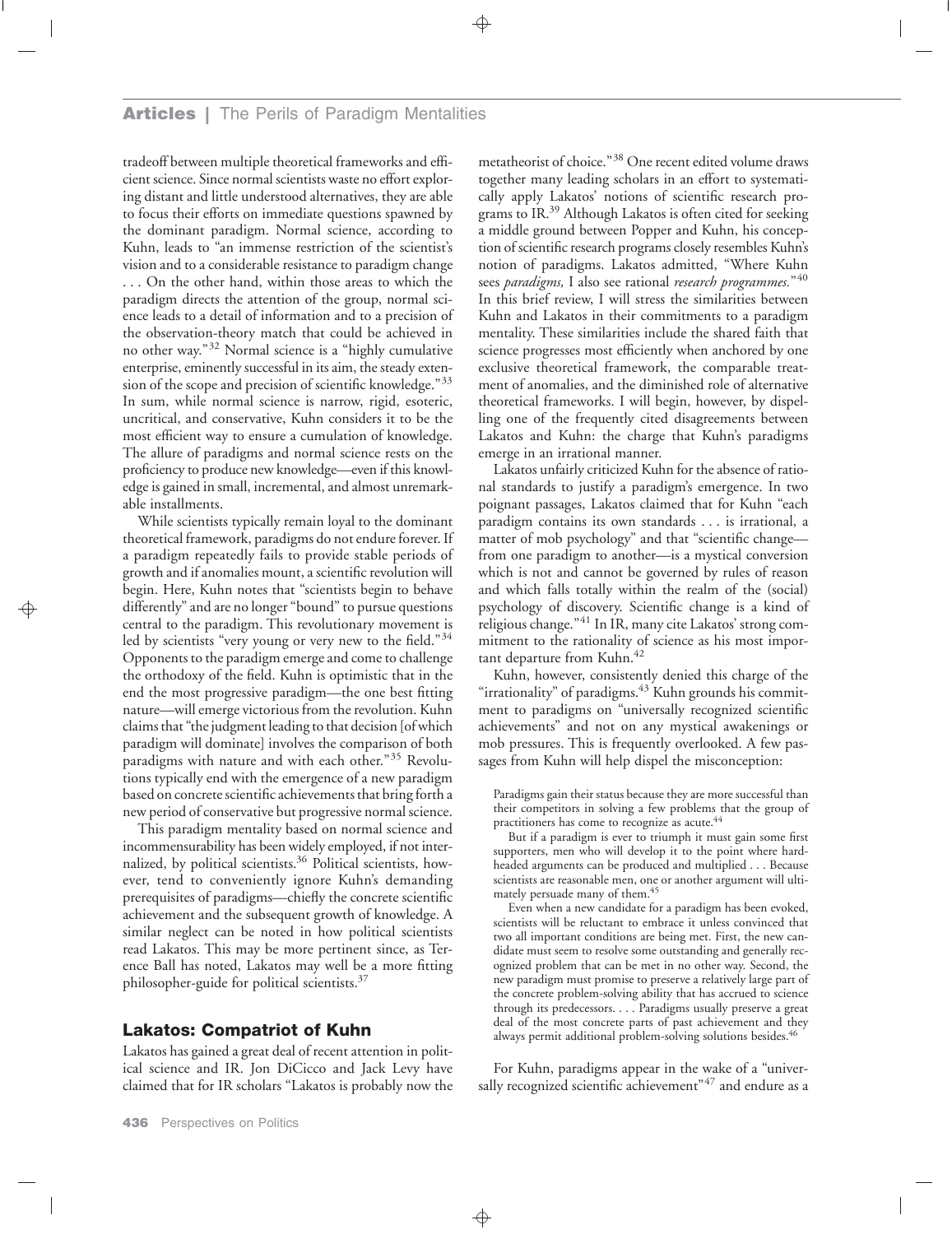result of their ability to successfully fit together pieces of an incomplete puzzle.<sup>48</sup> And they are ultimately replaced only when a competing paradigm "fits the facts better."<sup>49</sup> While Kuhn and Lakatos may differ on how to assess research progress, they basically agree on the rationality of paradigm emergence, even if Lakatos fails to acknowledge this agreement.

Turning to a closer examination of Lakatos' own metatheory, we are struck by other similarities between his scientific research programs and Kuhn's paradigms. Both value scientific inquiry guided by one progressive but conservative and monolithic theoretical framework. Lakatos contends that "the *dogmatism* of *normal science* does not prevent growth."<sup>50</sup> Just as Kuhn's scientists are bound to their paradigm, for Lakatos "the scientist's attention is riveted on building his models following instructions which are laid down in the positive part of his programme."<sup>51</sup> Like Kuhn, Lakatos requires a *concrete, novel,* or *dramatic discovery* that forges a consensus among the scientific élite. Lakatos emphasizes how "great achievements . . . not isolated hypotheses" serve as the bedrock for a scientific research program.52 For Lakatos, "a theory is scientific (or acceptable) if it has an empirical basis" that has been corroborated.53 Along with an empirical basis, he stresses the importance of "novel, stunning, or dramatic" discoveries: "My favorite examples . . . [of novel facts] were the return of Halley's comet, the discovery of Neptune, the Einsteinian bending of light rays, the Davisson-Germer experiment."<sup>54</sup> These novel facts help constitute the irrefutable hardcore of the research program. For Lakatos, every research program "has a tenacious *hardcore,* like the three laws of motion and the law of gravitation in Newton's research programme."<sup>55</sup> Again like Kuhn's concrete scientific achievement, Lakatos' hard core must be "generally accepted as true by the scientific élite (professional scientists) after simple controlled experiments."<sup>56</sup> While all research programs cannot claim dramatic novel facts, Lakatos requires research programs to have some important discovery that unifies and guides scientific practices.

Like Kuhn's paradigms, Lakatos' scientific research programs are based not only on stunning discoveries but also on the progress that comes in their wake. To a greater degree than Kuhn, however, Lakatos focuses on evaluating the progressive nature of a scientific community. Scientific research programs, for Lakatos, must also remain theoretically and empirically progressive:

Kuhn devotes relatively little attention to measuring a paradigm's progress in a rational manner. Lakatos, however, introduces ways of evaluating a research program's progressive nature, and this remains one of his most important contributions. Though difficult to sort out, his discussions of positive heuristics and progressive problemshifts help fill a large void left by Kuhn's limited depiction of progress in normal science.

Lakatos' treatment of anomalies varies only slightly from Kuhn. While Kuhn's scientists will largely ignore anomalies, Lakatos sees anomalies as things to be "listed but shoved aside in the hope that they will turn, in due course, into corroborations of the programme."<sup>58</sup> Lakatos' positive heuristic of a research program depends upon progressive "verifications." Drawing a clear distinction between himself and falsificationists like Popper, Lakatos claimed that "it is the verifications rather than the refutations which provide the contact points with reality. . . . It is the verifications that keep the programme going." A verification is a "corroboration of excess content in the expanding programme."<sup>59</sup> Lakatos later noted that "refutations always abound. What matters is a few dramatic signs of empirical progress."<sup>60</sup> Anomalies and refutations matter very little as long as progress can be clearly discerned.

Faced with the prospects of having hard-earned refutations shoved aside, some scientists will stretch anomalous findings to fit the dominant research program. Lakatos refers to this process as one of "grafting," whereby inconsistent branches are temporarily allowed to grow from the core of the research program. Lakatos claims that "some of the most important research programmes in the history of science were grafted on to older programmes with which they were blatantly inconsistent." This grafting can be progressive in the short run, but such inconsistencies cannot remain for long.

As the young grafted programme strengthens, the peaceful co-existence comes to an end, the symbiosis becomes competitive and the champions of the new programme try to replace the old programme altogether. $^{61}$ 

For Lakatos, any period of "peaceful coexistence" between rival research programs will be rare and short-lived. Ultimately one theoretical framework will come to dominate scientific endeavors until it is eliminated by a rival. For both Kuhn and Lakatos, periods of theoretical pluralism will be very brief.

While Colin Elman and Miriam Elman emphasize Lakatos' theoretical tolerance,  $62$  his work is frustratingly inconsistent on this point. In a few relatively rare passages, Lakatos notes how his methodology allows "the freedom ('anarchy' if Feyerabend prefers the word) in creation and over which programme to work on but the products have to be judged."<sup>63</sup> Lakatos also cautiously advocates a degree of protection for "budding research programmes." These alternatives "should be sheltered for a while from a powerful established rival." Reiterating the importance of an empirical basis for all research programs, Lakatos recommends that scientists should exercise caution during this

A research programme is either progressive or degenerating. It is *theoretically progressive* if each modification leads to new unexpected predictions and it is *empirically progressive* if at least some of these novel predictions are corroborated (emphasis in the original).<sup>57</sup>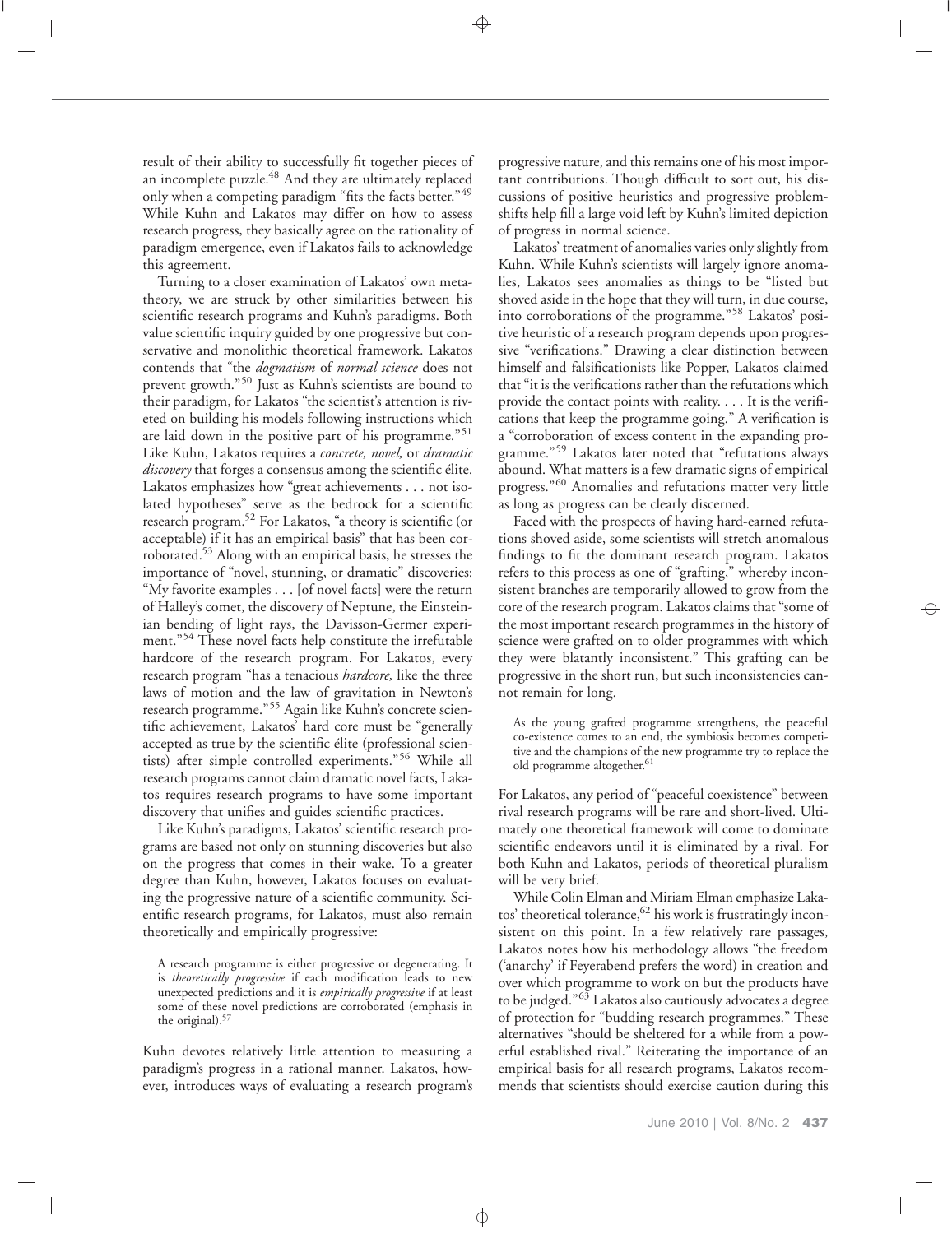"sheltered period" until the budding research program "starts producing 'genuine novel' facts to recognize its truly scientific (or empirical) character." Until it has a clear "empirical or scientific foundation," these emerging alternatives may be thought of as "prescientific (or theoretical)."<sup>64</sup> However, Lakatos later cautions how a "new, promising" research program that "contains no significant corroboration . . . is degenerating."<sup>65</sup> For Lakatos, such *juvenile* research programs can become as "degenerating" as outdated *senile* programs.

There is, however, good reason to doubt Lakatos' commitment to theoretical pluralism. First, he endorsed paradigm mentalities in his "practical advice" to scientists. When asked whether a scientist might devote attention to a new and promising research program, Lakatos remains unequivocal in his conservatism:

My practical advice is: one should act in any field according to the most 'trustworthy' or most 'reliable' theories in the given field. We construct the body of 'most reliable' knowledge *from the body of scientific knowledge.*<sup>66</sup>

Scientists, as depicted by Lakatos, will rarely stray from the dominant framework. And if they do so, they risk having their findings "shoved aside."

A second reason to doubt Lakatos' tolerance is found in his conception of the relationship between opposing scientific research programs. Like Kuhn, Lakatos leaves little room for theoretical pluralism. Instead, he employs a winner-take-all leitmotif to describe the relationship between rival research programs:

If a research programme progressively explains more than a rival, it 'supersedes' it, and the rival can be *eliminated*. . . . [No single finding] can *defeat* a research programme *in one blow*.... [Scientists] must realise that one's opponent, even if lagging badly behind, may still stage a comeback.... There is a hidden *war of attrition* between two research programmes (emphasis added).67

Given the heat of such "wars" involving scientific research programs, the reading of Lakatos as a tolerant promoter of theoretical pluralism is difficult to sustain.

The extent of Lakatos' stringent conservatism is most apparent in his criteria of subsumption. The concept of subsumption—popularized by Paul Feyerabend in his lively attacks on the paradigm mentalities made fashionable by Kuhn and Lakatos—conveys how the upstart research program must account for *all* the empirical content of its established rival.<sup>68</sup> In his famous comparison of T to  $T^1$ , Lakatos employed the "criteria of subsumption," whereby a rival research program cannot meaningfully arrive until it has explained—or subsumed—*everything* that its predecessor has explained—and more.

content of T is included (within the limits of observational error) in the content of T<sup>1</sup>; and (3) some of the excess content of T<sup>1</sup> is corroborated.69

By combining this criteria of subsumption with a limited tolerance for alternative theoretical frameworks (i.e., budding research programs), Lakatos helps to ensure that science be guided conservatively by one dominant framework.

For both Kuhn and Lakatos, contentions between opposing theoretical frameworks are not unlike turf wars where the winners dismiss all opposition. The dominant framework defines the turf and determines which questions will be taken seriously. To be taken seriously, challengers must subsume the turf by either a Kuhnian revolution or a Lakatosian triumph of  $T^1$ . If a new framework does not subsume an older framework, it is viewed as inferior and unworthy of attention—unless it is in one of those rare periods that Kuhn calls revolutionary or "extraordinary science." Paradigm mentalities discourage intellectual exchange between competing theoretical frameworks.

To conclude, while some important distinctions separate Lakatos from Kuhn, theoretical tolerance is not one of these. Both allude to the inefficiencies and hazards that scientists face in periods of theoretical pluralism. To varying degrees, both stress that the efficient growth of scientific knowledge occurs when one dominant, monopolistic paradigm or research program guides inquiry. Both models of science escalate the stakes and intensity of paradigm wars. The possibility of losing—and having one's work ignored or shoved aside—produces the heated recriminations and unyielding defensiveness to be expected by any group of scholars facing subsumption. In the end, rather than engaging in these "wars of attrition between research programs," researchers may round up their like-minded colleagues and retreat to a table of their own, to borrow Almond's reference to sects in political science.<sup>70</sup>

## **Popper's Open Society and Theoretical Pluralism**

Unlike the stark distinctions that Kuhn and Lakatos draw between natural and social science, Popper emphasizes a "unity of method."<sup>71</sup> His ideas of critical problem-solving by trial and error (falsification) as well as his emphasis on multiple theories and methods are equally pertinent to the social and natural sciences. Popper's aspirations for an open society of thinkers diverge from the restrictions imposed by paradigm mentalities. Key differences rest on the importance Popper places on theoretical and methodological pluralism, vigilant criticism, the embracing rather than shunning of anomalies, and fallibilism—the recognition that even our most corroborated theories may be soon and surprisingly overturned. By acknowledging the tentative nature of our theories and our knowledge base, scientists will not be so invested in defending paradigmatic turf. Instead, they would be encouraged to follow

A scientific theory T is falsified if and only if another theory  $\mathrm{T}^1$ has been proposed with the following characteristics: (1)  $T<sup>1</sup>$  has excess empirical content over T: that is, it predicts novel facts, that is, facts improbable in the light of, or even forbidden, by T; (2)  $T<sup>1</sup>$  explains the previous success of T, that is, all the unrefuted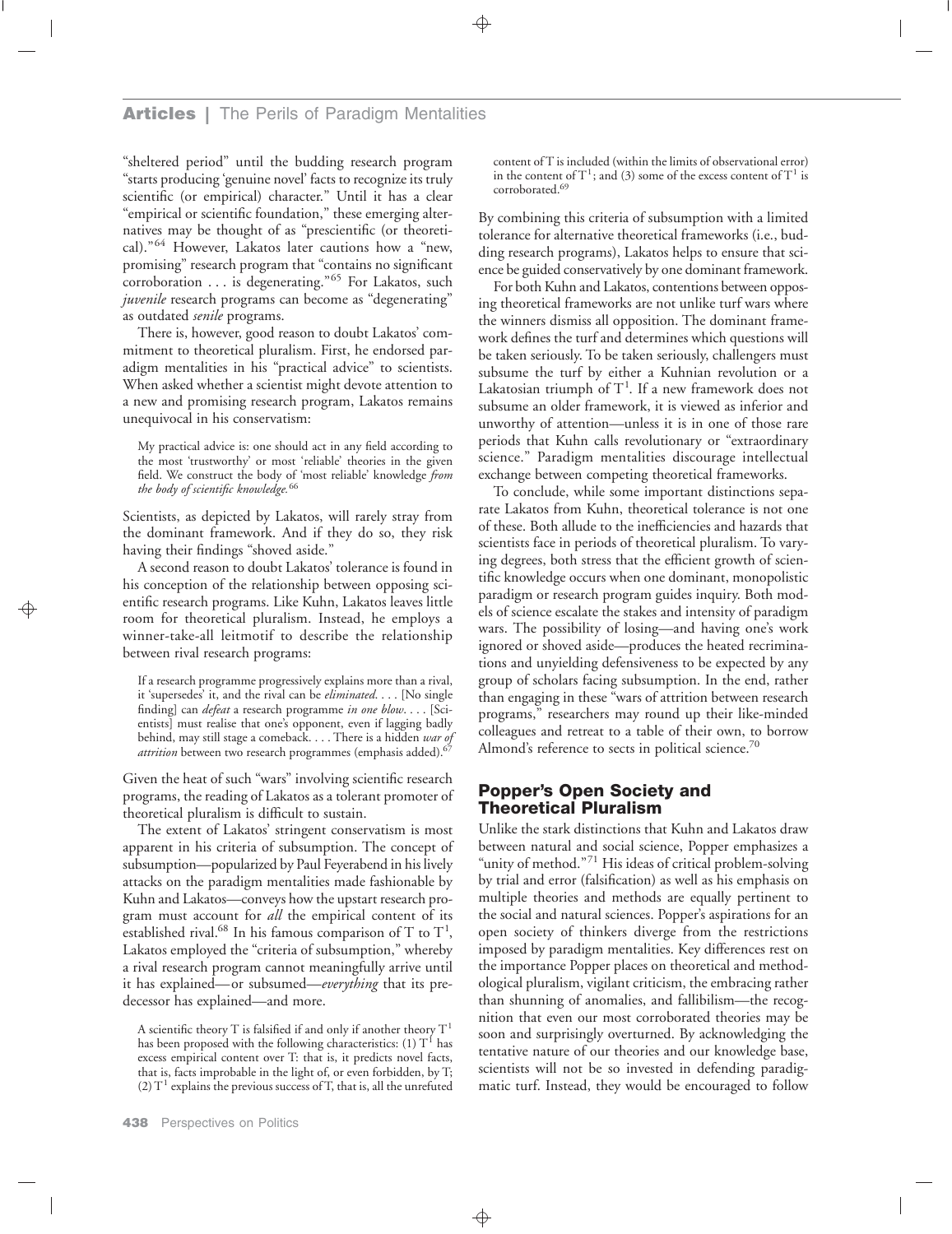up anomalies and would strain to falsify existing theories. For Popper, refutations rather than the small increments of normal science are marks of progress. While Kuhn was initially criticizing Popper's model of science, Popper responded with severe criticisms of Kuhn's ideas of normal science and the incommensurability between opposing theories.

Popper's open society calls for competition between various theories, not the hegemonic reign of one paradigm or research program. While Popper acknowledged that scientists may sometimes work within the confines of one dominant theoretical framework, he challenged Kuhn's claim that normal science is the most efficient way to advance knowledge. Popper argued that great science perishes in a paradigm.<sup>72</sup> Popper painted a pitiful portrait of those laboring within the confines of normal science:

[Kuhn's scientist is one who] accepts the ruling dogma of the day; who does not wish to challenge it; who accepts a new revolutionary theory only if almost everyone else is ready to accept it—if it becomes fashionable. . . . In my view the 'normal' scientist, as Kuhn describes him, is a person one ought to be sorry for. $73$ 

In an essay addressing the social sciences, Popper lamented how young scientists short on critical thinking and creativity are far too "eager to pick up the latest fashion and the latest jargon. These 'normal' scientists want a framework, a routine, a common and exclusive language of their trade." Popper concluded that "it is the non-normal scientist, the daring scientist, the critical scientist, who breaks through the barrier of normality, who opens the windows and lets in fresh air, who does not think about the impression he makes, but tries to be well understood."<sup>74</sup> Keith Webb was one of the few to emphasize how Popper's ideal scientist is a free-wheeling, independent intellect who will critically explore both anomalies and accepted evidence alike in search of better answers.<sup>75</sup> Agreement and orthodoxy imposed by a paradigm mentality, according to Popper, constitutes "the death of knowledge, since the growth of knowledge depends entirely on the existence of disagreement."<sup>76</sup> Embracing these disagreements over fundamentals presupposes theoretical and methodological pluralism, if not versatility.

Pluralism can be assured through creative speculations that defy convention. In this light, Popper challenges the view that "metaphysics has no value for empirical science."<sup>77</sup> Popper points out that "scientific discovery is impossible without faith in ideas which are of a purely speculative kind, and sometimes even quite hazy . . . a faith which is completely unwarranted from the point of view of science, and which, to that extent, is 'metaphysical'." Since "metaphysical ideas are often the forerunners of scientific ones," Popper regards "intuition and imagination as immensely important."<sup>78</sup> Ian Hacking notes that in "Popper's opinion it is not all that bad to be prescientifically metaphysical, for unfalsifiable metaphysics is often the speculative parent of falsifiable science."<sup>79</sup> James Farr draws in part from these aspects of the metaphysical to develop the idea of "Popper's hermeneutics."<sup>80</sup> However, to avoid being misled by these intuitions, we must remain critical, open to alternatives, and creative when devising appropriate tests. For Popper, theoretical speculations are not to be dismissed; just as corroborated theories are not to be uncritically accepted. Both speculative and established theories remain open to critical examination. In Popper's view, no Lakatosian "hardcore" can be protected from scrutiny and criticism and no Kuhnian "concrete scientific achievement" should distract from alternatives.

In the social sciences, theoretical pluralism is essential because select observations and evidence may be derived exclusively from one's preferred theory and then used to further establish the favored theory. In his critique of historicism, Popper argues that the historicist "firmly believes in his favourite trend, and conditions under which it would disappear are to him unthinkable. The poverty of historicism, we might say, is a poverty of imagination."<sup>81</sup> The best way to encourage creativity and imagination is to keep several competing theories on the table. For Popper, historians and social scientists must "keep the flow of ideas running from all tributaries . . . and especially from lay tributaries."<sup>82</sup> Conversely, paradigm mentalities along the lines discussed by Kuhn and Lakatos will reduce the flow of ideas to one narrow but steady stream.

Paradigm mentalities rely on notions of incommensurability to limit theoretical pluralism. Incommensurability is perpetuated by what Popper calls the "myth of the framework," the idea that "a rational and fruitful discussion is impossible unless the participants share a common framework of basic assumptions or, at least, unless they have agreed on such a framework for the purposes of discussion." Popper views this as a "dangerous exaggeration" and counters:

A discussion between people who share many views is unlikely to be fruitful, even though it may be pleasant; while a discussion between vastly different frameworks can be extremely fruitful, even though it may sometimes be extremely difficult, and perhaps not quite so pleasant (though we may learn to enjoy it).<sup>83</sup>

Contrary to Kuhn and Lakatos, Popper argues that single scientific theories rarely, if ever, dominate without opposition: "There was, ever since antiquity, constant and fruitful discussion between the competing and dominant theories of matter."<sup>84</sup> Disagreement between even the most dissimilar theoretical frameworks is not only possible but essential for important scientific discoveries. This myth of a dominant paradigm and incommensurability can justify turning a blind eye to alternative explanations.

Popper's dim view of paradigm mentalities reflects his two most vital principles for sound inquiry: avoiding narrow specialization and maintaining a highly critical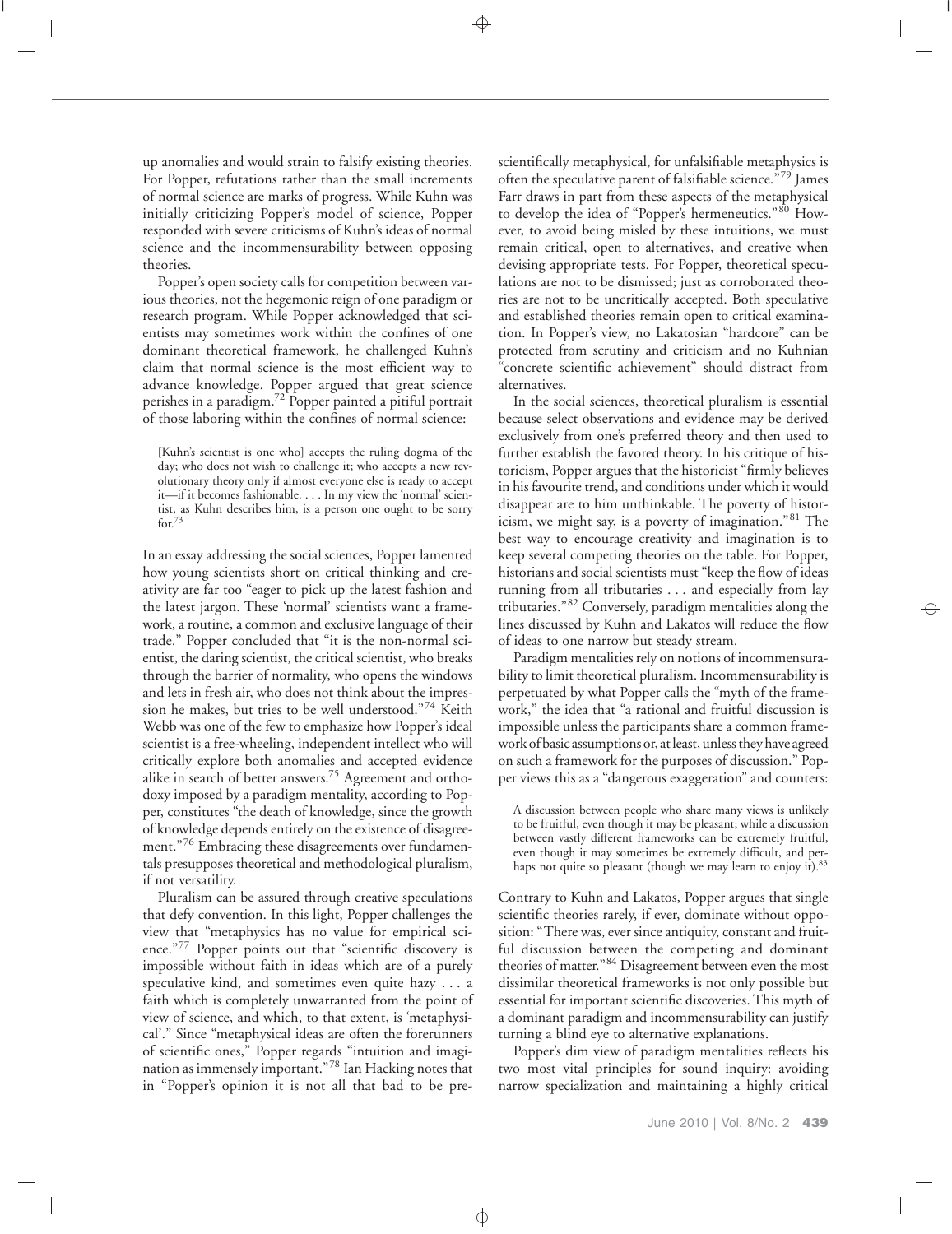approach to what is supposedly known. Popper repeatedly argues that the scientist must "shun the danger of narrow specialization . . . [and] help others to understand his field and his work."<sup>85</sup> The esoteric and highly specialized nature of paradigms demands a narrow and rigid training that can prove detrimental to inquiry. Perhaps the most dangerous aspect of normal science lurks in its tendency to suppress, if not castigate, critical thinking. For Popper, "criticism is the engine of the growth of knowledge."<sup>86</sup> Devotion to one framework dampens the critical spirit on which all sound intellectual practices depend.

Finally, theoretical and methodological pluralism are essential for Popper's open society, where a variety of conjectures are critically examined and then tested. The results of these tests are then compared to assess their relative accuracy. Falsification allows scientists to relegate those theories that appear to be inaccurate and elevate those that are better supported by empirical testing. However, Popper's notion of fallibalism reminds us that even the most sound and supported theory risks being overturned. As a result, humility combined with critical awareness of alternatives provides rules for all healthy inquiry. Conversely, incommensurability and intense specialization will discourage criticism. This, in turn, may jeopardize the open society that he seeks. When scientists invest so heavily in one framework, they will seek to reinforce that structure rather than remain critical of it. This will lead to bitter paradigm wars and the revolutions that Kuhn described. In Popper's world of multiple theories, such wars, if they occurred at all, would be far less hostile and far more intellectually rewarding.

# **Scientists, Kuhn's Promise of Progress, and the Implicit Contract**

Understanding how these models shape the choices made by individual scientists is vital to understanding scientific practice.<sup>87</sup> Why would any scientist choose to work within the constraints of Kuhn's normal science? Wouldn't most prefer to be independent agents shunning narrow specialization and work across a myriad of theoretical and methodological fronts? Kuhn's scientists typically accept the confines of the dominant framework in exchange for small but steady increases in knowledge. To do otherwise is to risk isolation and obscurity, if not hostility. Loyalty to the paradigm will be rewarded with the gradual cumulation of knowledge. This implicit contract is one where scientists trade autonomy and theoretical breadth for a degree of security and narrow advances in knowledge. This promise of cumulation—and its realization—drive the conservative but progressive elements that characterize Kuhn's paradigms and Lakatos' scientific research programs.

This approach has yielded a great deal of steady progress in physics, medicine, and other realms where scientists engage in narrow puzzle-solving founded on concrete scientific achievements. The social goods gleaned from adhering to one theoretical framework are clear: Diseases are cured, bridges are built, and the public benefits. Since individual scientists can identify their efforts with the progressive nature of their research program, they can justify the conservative, normal science approach.

Many scientists may choose the comfort found in convention and community provided by the dominant theoretical framework. These are the sociological elements of Kuhn's paradigms. In sum, scientists may forego many interesting but risky questions that fall outside this framework, so long as their efforts continue to be rewarded by incremental advances. This risk-aversion by scientists is consistent with prospect theory, where individuals pursue lower payoffs that are certain rather than great payoffs that are less certain.<sup>88</sup>

For Kuhn and Lakatos, this implicit contract serves as a constitutional dictate that regulates scientific practice by issuing rewards and punishments in the form of acknowledgements or obscurity. This constitutional dictate is forged by some stunning scientific achievement. Without this scientific achievement, there is no consensus among scientists, are no paradigms, no scientific research programs, and is little chance of science progressing in the orderly and incremental fashion promised by disciplined inquiry as laid out by Kuhn and by Lakatos.

The stringent demands of consensus-forging achievements may be the reason why both Kuhn and Lakatos remain skeptical of their relevance to the social sciences. The paucity of universally recognized achievements in both political science and IR raises at least one important question. Why, in the absence of any stunning scientific achievements, would disciplines like political science seek to apply these constrictive models of science in the first place? In other words, why submit to the blinders of normal science without the promised cumulative growth in knowledge? Some argue that applying Kuhn helps lend legitimacy and status of science to the academic pursuits in political science. But as Kuhn noted, such efforts in the absence of a scientific achievement are misguided at best, and fraudulent at worst. Aside from the questions of motives, a more important question arises over the consequences of adopting a Kuhnian model in disciplines like IR. In the next sections I will explore how adhering to a paradigm mentality in IR has failed to bring much progress. Instead, on several fronts, the misapplications of these models of science may have hindered progress.

#### **Realism's Dominance and the Decline of Theoretical Vision in International Relations**

References to Kuhn's philosophy of science began during a period of realist dominance in IR. If there has been a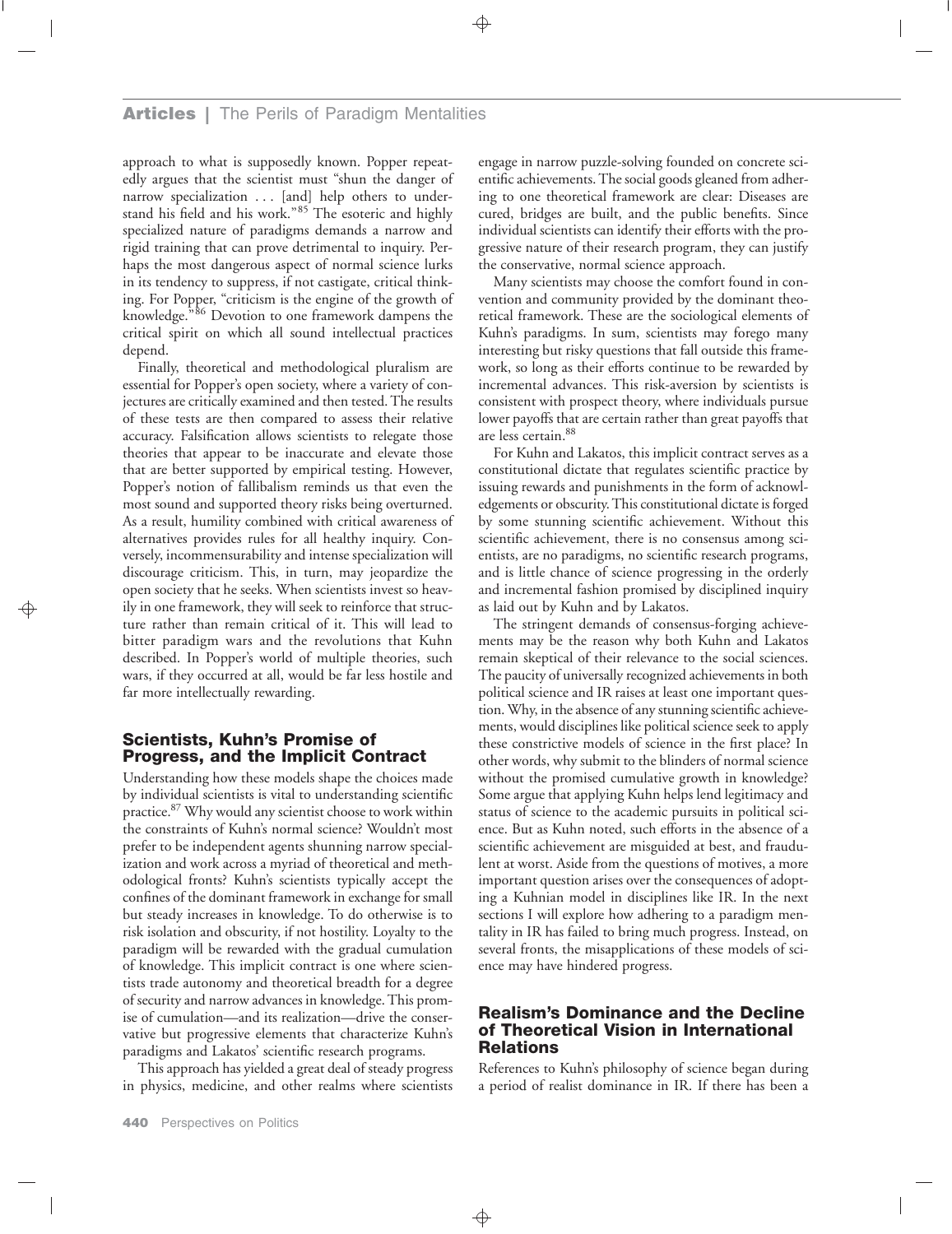dominant paradigm, political realism is it. With its emphasis on states as unitary actors interacting in a potentially hostile anarchic system, its stress on power, and its clean distinction between international and domestic politics, the realist paradigm has informed the vast majority of hypothesis testing in IR over the past half-century.89 John Vasquez refers to Hans Morgenthau's *Politics Among Nations,* first published in 1948, as the Kuhnian exemplar for the realist paradigm.90 Kenneth Waltz's *Theory of International Politics,* however, garners the most numerous references as the founding work of the neorealist scientific research program.<sup>91</sup> After frequent references to Lakatos and Kuhn, Waltz proclaims that neorealism is the only theory within IR that would be "recognized as theory by philosophers of science."<sup>92</sup> Many followed this line of reasoning and now treat realism as the dominant and exclusive paradigm in IR.

While realism may putatively be the dominant paradigm, it fails to meet any of the criteria set out by Kuhn, with the exception of its closed and constraining affect. First, realism fails to demonstrate any concrete scientific achievements or novel facts essential to Kuhn's model. No realist work approaches what Newton did for physics, Lavoisier for chemistry, nor Lyell for geology, to cite a few examples of consensus-forging works noted by both Kuhn and Lakatos. Such a bar may, admittedly, be too high for any research in the social sciences. However, realism has also failed to register the progress that Kuhn and Lakatos predict will come by adhering loyally to one paradigm or research tradition. This lack of progress is even noted by the most committed champions of realism. Robert Gilpin, for instance, questions "whether or not twentieth-century students of international relations know anything that Thucydides and his fifth-century compatriots did not know about the behavior of states."<sup>93</sup> Tossing aside the criteria of progress emphasized by Lakatos, Waltz admits that while "structural theory has at least helped focus people's minds on the theoretical problem . . . I don't think there's much increase in understanding. . . . I guess I think there's been very little progress."<sup>94</sup> These are hardly ringing endorsements of a progressive scientific research program. However favorably one would like to evaluate the accomplishments of political realism in IR, the framework falls well short of the progressive criteria that Kuhn required of paradigms or Lakatos required of research programs. And without progress, no framework can maintain its privileged status as a research program or paradigm. Realists like Waltz cannot have it both ways. They cannot claim a privileged status—or protective belt—of their research program *and* admit to the absence of progress. The rationale for a protective belt is to insulate a *progressive* research program from the distractions posed by outside critics.

Relying largely on the logic of Kuhn, realism became ensconced as the dominant paradigm for IR. As a paradigm, realism restricted the vision of IR scholars as Kuhn might have predicted. Kenneth Boulding draws a direct connection between the rise of Kuhn's influence in the field and a narrow conservatism in IR research, observing that in the late 1960s the field consolidated into "what Kuhn calls normal science." In this period, few "new ideas or new lines of development" emerged and, according to Boulding, "the quality of the research has suffered severely as a result."<sup>95</sup> Kal Holsti notes a similar decline in alternative theorizing in the late 1960s: "Writings about universal collective security, ways of improving international judicial institutions, peacekeeping, or other means of controlling violence continue to appear but they do not loom so important in the field as they once did."<sup>96</sup> The dominance of realism in this period has been well documented. Vasquez demonstrates that more than 90% of the hypotheses tested in the 1960s to the 1970s were informed by realist concerns.<sup>97</sup> As a result of realism's dominance, theoretical alternatives were largely marginalized, if not entirely ignored.

### **Examples of Conveniently Ignoring Anomalies and Criticism**

Scholars working within a paradigm or research program concentrate on those variables fitting neatly inside the box. They will often look askance at findings outside the dominant framework. This practice of ignoring anomalies and refutations has become common in IR. The "democratic peace" thesis provides one example of a strand of thinking about which IR was slow to acknowledge important findings that did not fit within the dominant realist framework. Even though claims of the democratic peace can be traced back to Enlightenment figures such as Immanuel Kant and Thomas Paine, the possibility that democracy and democratic structures might alter a state's foreign policy falls outside the realist paradigm, which regards domestic political arrangements as irrelevant.<sup>98</sup> Dean Babst's original study of peace between democratic states was not even reported in an IR journal. Instead, Babst documented the apparent relationship between democracy and peace in two journals far from the realist mainstream— *Wisconsin Sociologist* and *Industrial Relations.*<sup>99</sup> Little is known about Babst by IR scholars, and his pioneering studies have been largely ignored. While David Singer and Melvin Small challenged Babst's findings in 1976, few others engaged the question for almost two decades.<sup>100</sup>

After languishing in obscurity for decades, the democratic peace thesis is now widely considered to be "as close as anything we have to an empirical law in international relations."<sup>101</sup> Still, many realists find it difficult to acknowledge this finding, as Kuhn would have predicted. Waltz, for instance, continues to argue that the regime type matters very little because the "functions of states are similar, and distinctions among them arise principally from their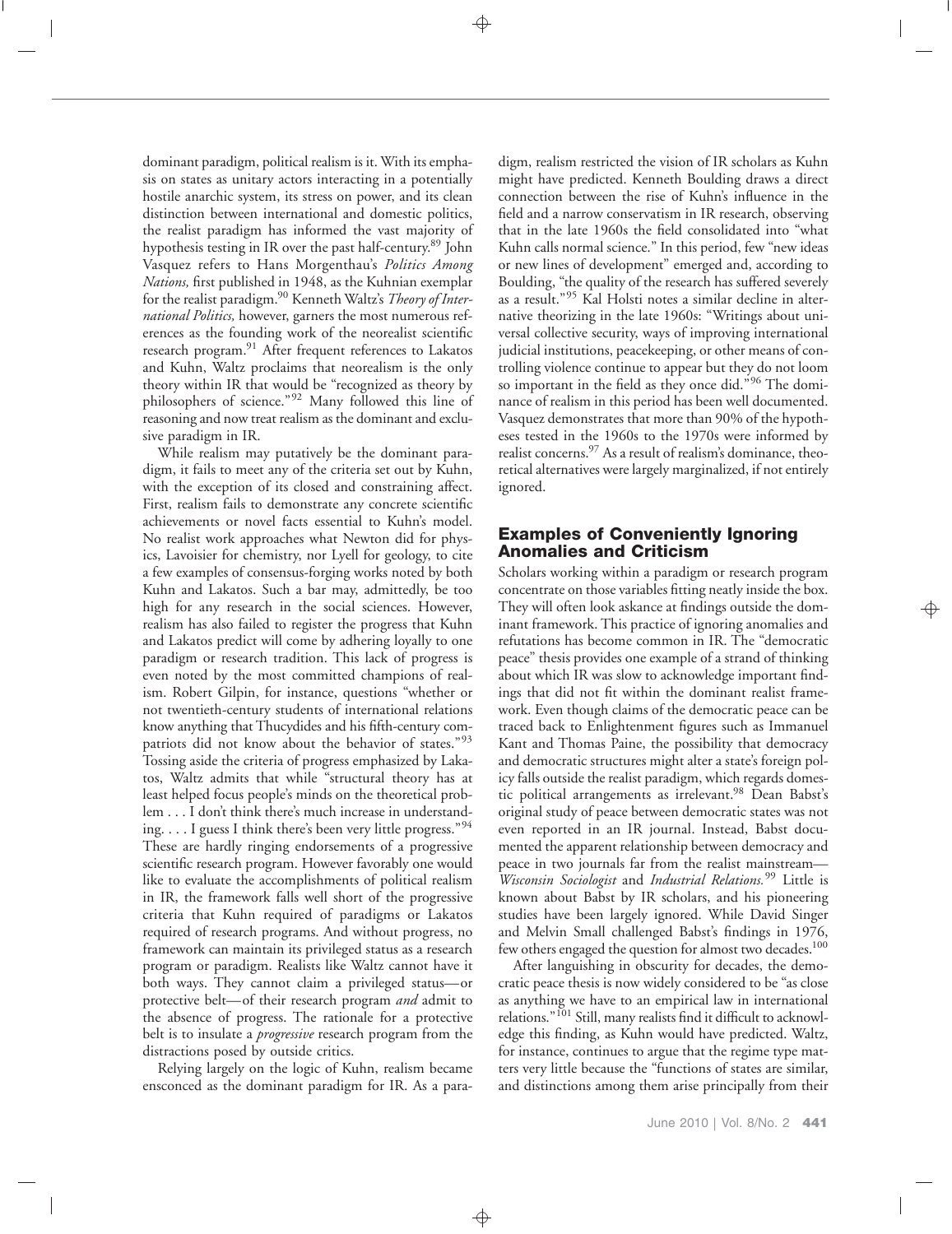## **Articles |** The Perils of Paradigm Mentalities

varied capabilities."<sup>102</sup> For realists, a state's relative powermeasured in terms of material capabilities—is what matters, not its domestic political institutions. In an effort to discredit the democratic peace thesis, Waltz resorts to a strained view of history. He first claims that the War of 1812 contradicts the thesis. Waltz argues that "the two most democratic countries in the world—there were only two—*fought a war*"(emphasis in original). He also claims that the American Civil War would have constituted another anomaly of the democratic peace, especially if Britain had recognized the Confederacy—thus making it an inter-state rather than a civil war.<sup>103</sup>

These efforts to cast doubt on the democratic peace thesis reflect the problems with paradigm mentalities. In both cases, Waltz ignores important facts that contradict expectations of his paradigm. In the first case, it is especially difficult to refer to Britain as a democracy before the Reform Acts of the 1830s and 1860s. Before these reforms, less than 5% of the British populace could vote. Hence, the War of 1812 was not a war between democracies. In the case of the American CivilWar, similar problems arise. In the Confederacy, the most basic rights were denied to slaves who numbered almost 30% of the population. To consider the slaveowning Confederacy a democratic state is curious at best. As a leading realist, Waltz's effort to deny the democratic peace in such a strained manner exemplifies how Kuhn described scientists working within the confines of one paradigm.104

The debate over the balance of power, initiated by the historian Paul Schroeder, also exemplifies realists' attempts to dismiss evidence contrary to their paradigm's expectations. Although the controversy resulted in a widely discussed debate in the *American Political Science Review,* its origins may be less well known.105 Schroeder published a massive study entitled *The Transformation of European Politics, 1763–1848.*<sup>106</sup> As part of a special issue of *The International History Review* devoted to *Transformation,* Jack Levy, a political scientist, celebrated Schroeder's work as one that "provides a superb illustration of how an emphasis on the interplay of theory and history can enhance our explanations of international politics."<sup>107</sup> In a subsequent article, Schroeder turned exclusively to the prevalence of the balance of power in European history from the Treaty of Westphalia to World War II. Contrary to core realist explanations, Schroeder demonstrated how balancing power is historically rare. Instead, states often ally with the emerging power. Other times, they seek to solve the problem and end the threat, according to Schroeder, by "transcending, i.e., attempting to surmount international anarchy and go beyond the normal limits of conflictual politics: through some institutional arrangement involving an international consensus or formal agreement on norms, rules, and procedures for these purposes."<sup>108</sup> Sometimes states "hide" by distancing themselves from the game of power politics. But balancing, according to Schroeder,

was an infrequent pursuit during these 300 years of European history—long considered the golden age of the balance of power by realists.

Schroeder's historical evidence contradicts Waltz's unequivocal prediction that in anarchic systems, states will seek balances of power through alliance-making, military buildups, or both.<sup>109</sup> Schroeder concludes that the realist view of "the unchanging, repetitive nature of balance-ofpower politics and outcomes throughout the ages, may make its theory on international politics simple, parsimonious, and elegant; they also make it, for the historian at least, unhistorical, unstable, and wrong."<sup>110</sup>

Such a direct attack on the dominant paradigm was met with the expected hostility. One pithy response to Schroeder's critique of balancing came from Waltz. Waltz disparaged Schroeder's historical claims as "a melange of irrelevant diplomatic lore." Making no effort to engage Schroeder's evidence, Waltz instead retreated to the privileged conservatism afforded by a Lakatosian model of science. Waltz dismissed Schroeder's claims because they lack a theory that subsumes realism: "It is because falsification is untenable that Lakatos proposes that we evaluate theories by the fruitfulness of their research programs. Ultimately he [Lakatos] concludes that a theory is overthrown only by a better theory."<sup>111</sup>

Waltz's response highlights several problems with employing Lakatos in International Relations. First, Waltz assumes (rather than demonstrates) that neorealism has legitimately earned its status as a scientific research program by exhibiting some novel facts. If this were indeed the case, a devotee to Lakatos might justifiably "shove aside" anomalies, as Waltz attempted. But realism has nothing approaching Lakatos' novel facts, so "shoving aside" anomalous evidence is unacceptable by Lakatos' standards. Second, by imposing Lakatos' criteria of subsumption, Waltz endorses the idea that science progresses most efficiently when guided by one overarching theoretical framework. Any criticism of a theory becomes pertinent only when it is packaged with a new research program that can subsume its standing rival. This tall order minimizes critical thinking. Finally, Waltz conveniently skirts the issue of "fruitfulness" or progress of his neorealist research program. As noted above, Waltz confides that with neorealism "there's been very little progress."<sup>112</sup> So Waltz's effort to dismiss Schroeder's evidence on these grounds is puzzling and inconsistent with Lakatos' criteria of progress. By ignoring strong anomalous evidence, Waltz's critique of Schroeder exposes the hazards of relying on paradigm mentalities to guide the study of IR.

In a second critique, Colin and Miriam Elman criticize Schroeder for failing to demonstrate a full appreciation of the "neorealist research program." In a classic example of stretching the domain of realism to incorporate nearly all state behavior, the Elmans charge that Schroeder "underestimates the extent to which his rendition of the historical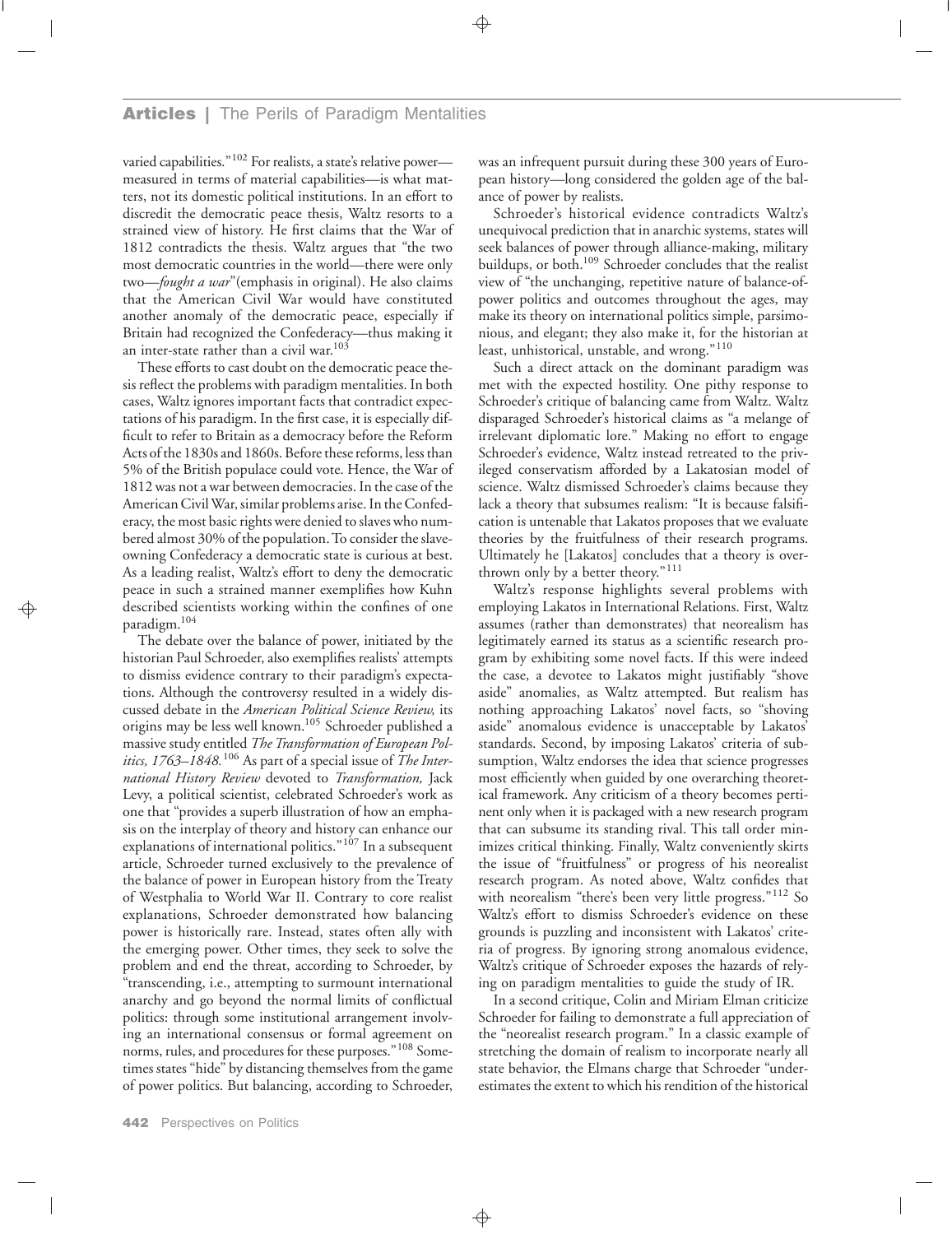record is in fact consistent with a neorealist reading of international politics."<sup>113</sup> Much like Lakatos' process where one research program is "grafted" onto the dominant but inconsistent program, the Elmans seek to incorporate Schroeder's discordant evidence by grafting power transition and "peaceful accommodation, internal balancing, alliance formation, or preventative war," as well as other behaviors, onto the neorealist research program.<sup>114</sup> Indeed, with this long list of so-called neorealist behaviors, it is hard to imagine many things transpiring in the international system that run contrary to a realist explanation even if they run contrary to one another. In a short reply, Schroeder notes how this critique "appropriates every possible tenable position in International Relations theory and history for the neo-realist camp.... They succeed, in fact, in rendering neo-realist theory immune to empirical falsification."<sup>115</sup> Popper would view this as a cardinal sin. Even for Lakatos, such grafting is one way of dealing with anomalies to *an established research program,* at least in the short term.

Rather than addressing the historical evidence or the differing conditions which may challenge Shroeder's claims, the Elmans retreat into the hard core—and protection—of a Lakatosian scientific research program. Like Waltz, they conclude their critique on a conservative note by citing Lakatos and calling forth the criteria of subsumption:

Only better theories can displace theories, but we have yet to construct a competing research program that can account for both new facts and anomalies as well as past patterns of state behavior. Thus, Waltz's [neorealist] theory should not be discarded until something better comes along to replace it.<sup>116</sup>

By these criteria, Popper's idea of theoretical pluralism becomes unlikely, if not impossible.

Strained efforts to deflect criticism are common practices within paradigm mentalities. Heavy investment in one exclusive paradigm leads scholars to hold tight to that paradigm. Academic turf will be fiercely defended and rival explanations will be either ignored or attacked. This defensiveness, according to Popper, results in "the wrong view of science [which] betrays itself in the craving to be right."<sup>117</sup> Realist responses to Schroeder demonstrate this craving and all of its deficiencies.

In the end, the critiques by Waltz and the Elmans functioned just as Kuhn predicted—to silence criticism from outside the paradigm. In his rebuttal to the Elmans, Schroeder concludes that he "will not discuss neo-realist theory further, at least not in this journal. . . . I will devote myself from now on to the history of international politics, and leave neo-realists to deal with the results, or ignore them, as they see fit."<sup>118</sup> If the tenets of normal science stand—and the nature of these critiques indicate that they will—neorealists will continue to ignore any evidence that does not fit into their paradigmatic box. And their "paradigm" will become that much more narrow, self-contained, and divorced from the complexities of world politics.

As a result of realism's dominance, many scholars take on a cautious tone when presenting alternatives. In his edited volume challenging realism, Peter Katzenstein begins by acknowledging the challenges posed by paradigm mentalities. Katzenstein regrets that "scholars tend to shy away from conversations that pose fundamental disagreements, preferring instead to live in the comfortable cocoon of the like-minded." Then Katzenstein transitions to a Popperian exhortation: "Science is a social process that develops, refines, and rejects ideas. It is not a football game in which players protect turf—intellectual or otherwise."<sup>119</sup> While paradigm mentalities still reinforce "cocoons of the likeminded," awareness of their intellectual costs is growing. I will now turn to how paradigm mentalities can divide and fracture research communities.

#### **The Balkanization of the Discipline: Paradigms as Both Theories and Methods**

Paradigm mentalities manifest themselves both in broad theoretical frameworks like realism and in more methodologically focused communities like game theory. This proliferation of paradigms may have been aided by Kuhn's own multi-faceted definition of the term. Margaret Masterman counted more than twenty different ways Kuhn defines a paradigm.120 One particularly troubling aspect of Kuhn's varied definitions—especially for IR—is his tendency to conflate both methods and theory as part of the communal aspects of a paradigm. Kuhn frequently defines a paradigm as a method/technique and as a worldview binding researchers to a particular theoretical tradition. No natural history, according to Kuhn, "can be interpreted in the absence of at least some implicit body of intertwined theoretical and methodological belief that permits selection, evaluation, and criticism." Kuhn also adds that when "learning a paradigm the scientist acquires theory, methods, and standards together, usually in an inextricable mixture."<sup>121</sup>

Kuhn's failure to distinguish methodological from theoretical aspects of a paradigm is especially unfortunate given the influence Ludwik Fleck had on Kuhn's early thinking. In the foreword to the first English translation of Fleck, Kuhn acknowledges Fleck's influence when forming the concept of a paradigm.122 In *Genesis and Development of a Scientific Fact,* first published in 1935, Fleck differentiates the theoretical from the scientific-methodological aspects of research communities by introducing concepts of "thought collectives" and "thought styles." Thought collectives occur in any community of like-minded individuals. Fleck defined a thought collective "as a community of persons mutually exchanging ideas or maintaining intellectual interaction. . . . It also provides the special carrier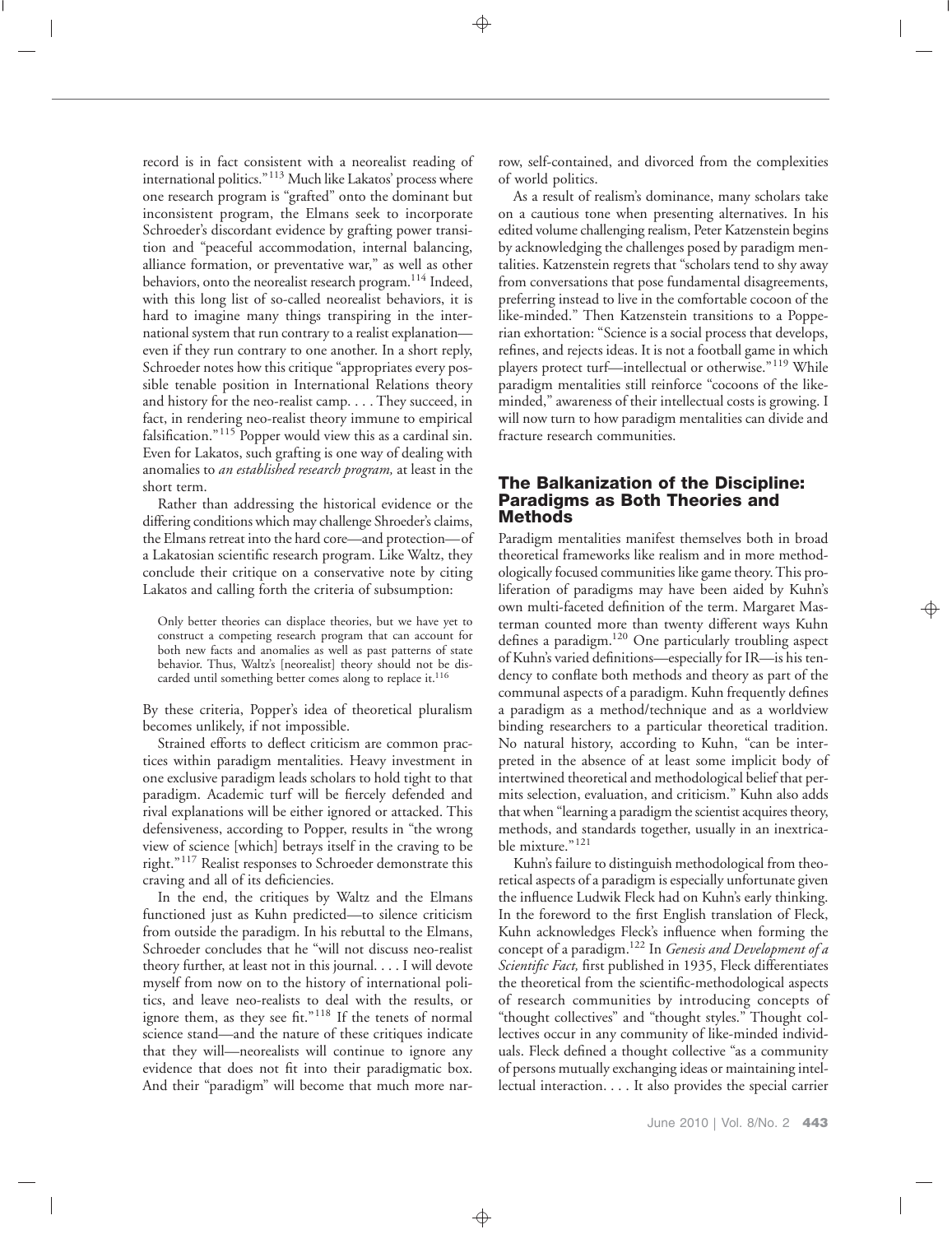## **Articles |** The Perils of Paradigm Mentalities

for the historical development of any field of thought."<sup>123</sup> Fleck stresses how a thought collective, like a paradigm, promotes exclusive training that helps unite a community of scholars: "The more specialized a thought collective is and the more restricted in its content, the stronger will be the particular thought nexus among members.<sup>5124</sup> Fleck recognizes the dangers of how specialization and likemindedness will "help ensure harmony within the system. . . . [It] will also preserve the harmony of illusions." This harmony of illusions results from the thought collective's "laborious efforts [that] are made to explain an exception in terms that do not contradict the system."<sup>125</sup> Fleck's thought collective, however, encompasses only the theoretical and communal dimensions of Kuhn's paradigm.

In his discussion of intellectual communities, Fleck makes a crucial point that can be used to distinguish *Esperanto* enthusiasts from physicists. The difference rests in their respective "thought styles," or the accepted *methods* and norms of transmitting and legitimizing knowledge throughout the community. Fleck identified the thought style of modern science as one with a "common reverence for an ideal—the ideal of objective truth, clarity, and accuracy."<sup>126</sup> Fleck's scientific thought styles are analytically distinct from his thought collectives. Thought collectives *can be* formed among any like-minded group. Thought styles, however, demand an adherence to transparent, falsifiable scientific methodologies. Fleck's valuable distinction between theory and methods in research communities was obscured by Kuhn. As a result, Kuhn's paradigms take on multiple meanings and this multiplicity has led to a proliferation of self-contained paradigmatic communities in IR.

Confusion persists over paradigm-based-on-theory and paradigm-based-on-method. In an essay inspired by Kuhn, Arend Lijphart argues that IR in the late 1960s experienced a Kuhnian scientific revolution. Lijphart's claim is based exclusively on a shift in methodology associated with behavioralism. For Lijphart, all traditional theorizing—by types as disparate as Rousseau, Kant, and Grotius—had been "governed by what Kuhn calls a paradigm. And this paradigm remained the basis of the research tradition that dominated the field until the 1950's."<sup>127</sup> Before the behavioral revolution, according to Lijphart, IR was unified under one paradigm encompassing both Kant and Rousseau.

Even if Kant's very liberal essay on *Perpetual Peace* could be placed within the same paradigm as Rousseau's very realist essay, *State of War,* it remains unclear how a change in method constitutes a change in paradigm.<sup>128</sup> Many behavioralists were asking the very same questions that traditional IR scholars had been asking, only with a different methodological approach. For instance, studies of the balance of power using historical evidence from one case were followed by studies of the balance of power using multi-dimensional measures of military capabilities often based on numerous statistical measures. Vasquez makes clear the distinctions between a method and a paradigm while arguing that the behavioral revolution did not constitute a Kuhnian paradigm shift since most behavioralists were testing realist propositions.<sup>129</sup>

The mistake of equating the behavioral revolution with a paradigm shift in IR persists. Waltz argues that "political scientists generally work from two different paradigms: one behavioral, the other systemic."<sup>130</sup> Here Waltz mistakes both a method and a level-of-analysis for a paradigm. Waltz's assertion raises two questions. First, could all theory at the systemic level be nested in the same paradigm as Waltz suggests? This would result in one systemic paradigm containing world system theorists' critique of world capitalism and neorealism. While both are systemic theories, they have very little else in common.<sup>131</sup> A paradigm must be more focused than a level of analysis. The second question posed by Waltz regards the methods used. Are the behavioral studies like those of Singer, Bremer, and Stuckey, which explore the relationship between war and the distribution of capabilities in the international system, not systemic studies?<sup>132</sup> In this early study, Singer et al. explored the relationship between the distribution of power in the international system and conflict. This behavioral study employed the same variables that are central to Waltz's concerns with system structure, stability, and war.<sup>133</sup> Large-n studies of the distribution of power and stability in the international system are part and parcel of the systemic theory of international politics pioneered by Waltz, not something distinct from it.

Some postmodernists also mistakenly equate a method with a theory. After a dizzying critique of neorealism, Richard Ashley suggests that within realism "structuralism, statism, utilitarianism, and positivism are bound together in machine-like self enclosing unity." He concludes that neorealism is a "theory of, by, and for positivists."<sup>134</sup> Ashley fails to recognize that positivist methodologies with their distinct ontologies can be applied to a variety of theoretical frameworks in IR. The democratic peace is one example where liberal, non-realist conjectures are studied using positivist methods. Even Ashley's own "dialectical competence model" could spawn an empirical, positivist research agenda. Samuel Barkin discusses other examples where studies erroneously combine methodological concerns with theoretical frameworks.135

Lijphart referred to a paradigm as both a method and a theoretical framework. Waltz equated paradigms to both methods and levels of analysis. And Ashley bound positivist methodologies to realism—as though liberal theory is bereft of positivism. Much of this confusion can be avoided by clearly distinguishing a theory from a method. Methods provide procedures and techniques of investigation.Theory, on the other hand, conceptualizes and defines the subject to be investigated. Theory provides a representation of the world, and it helps identify a range of possibilities within that world. In other words, a theoretical framework leads the researcher to certain important questions, while a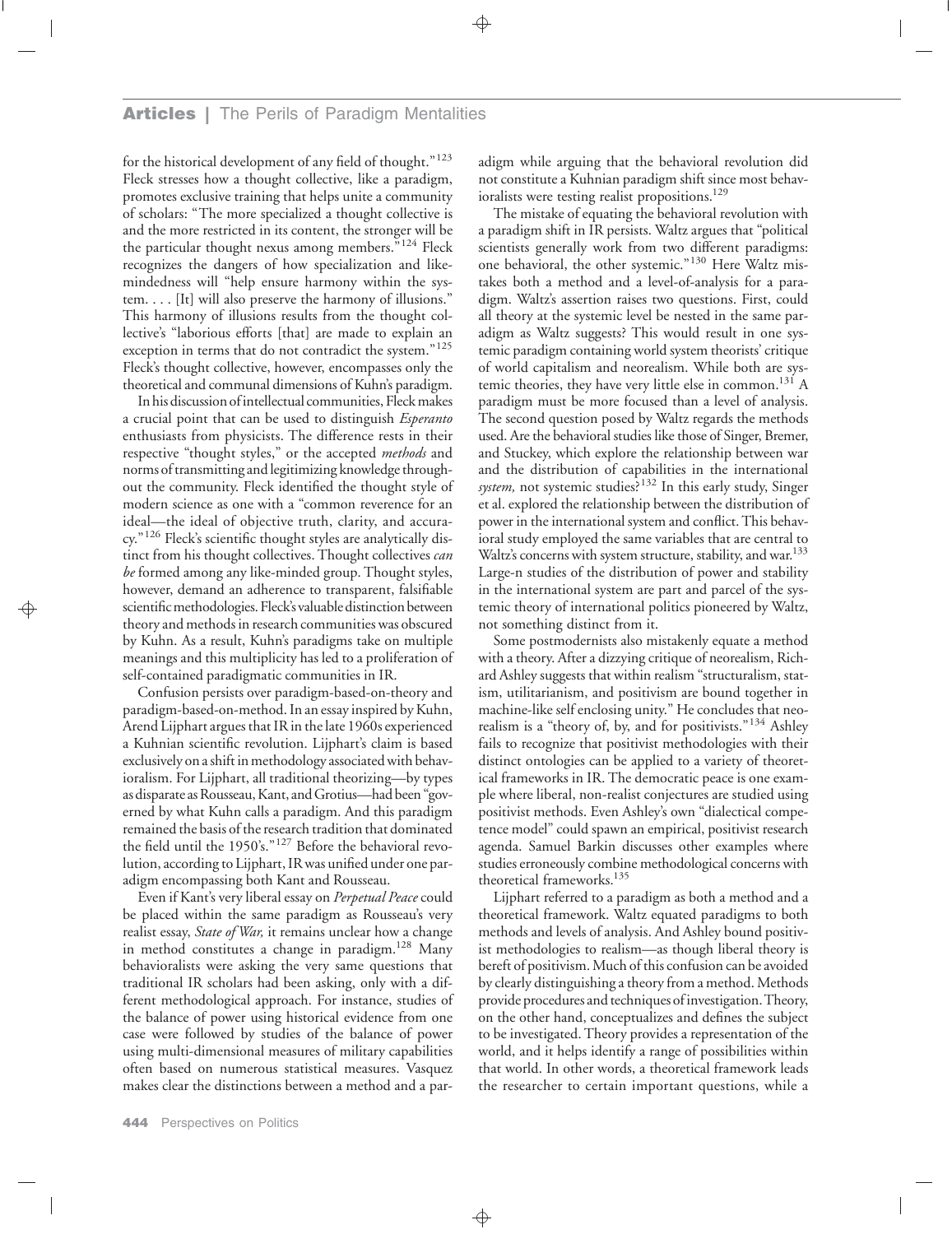method—whether it be a formal deductive model or a historical case study—provides a way of answering those questions. Methods like behavioralism and game theory are vacant without a path to follow or some theoretical framework guiding their application. Even simple game-theoretic models, like the most basic hypothesis, cannot be attempted without some theoretical insight as to actors and their supposed preferences.To put it differently, game theory can be used to model the growing significance of the United Nations and the evolution of a system of world governance, just as it can be used to model coercive diplomacy and balance of power. In the first case, the model is informed by a cosmopolitan theoretical framework, while the second is informed by political realism. All methods are contingent upon but distinct from a theoretical foundation.

The appropriation of Kuhn's paradigm to mean both *method* and *theory* obscures this distinction. If we consider each method a distinct and incommensurable paradigm while also considering each theory a distinct and incommensurable paradigm, any discipline will become divided along a number of highly specialized and Balkanized research communities. By ignoring Kuhn's requisite scientific achievement, each methodological approach formal models, case studies, classical theory, constructivism, post-positivist, large-n empirical—can form a distinct paradigm. Similarly, each theoretical approach—radical, cosmopolitan, liberal, realist, neorealist—could also be considered a paradigm. As their own paradigm each becomes an "esoteric, isolated, and largely self-contained discipline  $\dots$  its own exclusive audience and judge."<sup>136</sup> As a result, efforts to speak across paradigmatic boundaries become more and more difficult. Lee Sigelman's recent observation about political science is particularly true of IR:

These days it is harder than ever to find a center of intellectual gravity in our discipline. More and more we are a confederation of narrowly defined and loosely connected, and even disconnected, specializations. . . . Most of us have little knowledge, understanding, or appreciation of what our colleagues in other subfields are doing.<sup>13</sup>

Few look to the sociology of knowledge to explain these trends. Yet the misapplication of Kuhn's and Lakatos' account of esoteric, isolated, and self-contained paradigms has surely contributed to the hyper-specialization and Balkanization that now characterizes the discipline of political science, and especially the subfield of IR.

### **Conclusion: Models of Politics in Models of Science**

Thus far I have concentrated on how various models of science have been adopted by students of politics. Now I turn the tables and define these models of science in terms of their politics. This turn further highlights the conservative nature of Kuhn and Lakatos. This also demonstrates Popper's belief that an open society is vital for the dynamic growth of knowledge, and that the growth of knowledge will suffer from the dogmatic, esoteric, and authoritative claims inherent in paradigm mentalities.

The models of Kuhn and of Lakatos compare nicely to particular regime types. Because they are largely conservative and seek to suppress criticism and opposition, paradigms operate much like strict authoritarian regimes. Coexistence with rivals is highly unlikely. Even Kuhn likened the choice of paradigms to types of political institutions: "Like the choice between competing political institutions, that between competing paradigms proves to be a choice between incompatible modes of community life."<sup>138</sup> Kuhn's paradigms resemble ideologically-based regime-types that vie for monopolistic control of the polity. Once established, these regimes restrict competition and perpetuate their narrow claims, even in the face of discordant evidence. The only way to overthrow a paradigm, according to Kuhn, is through total upheaval and revolution; hence his book's famous title, *The Structure of Scientific Revolutions.*

Lakatosian research programs might be likened to liberalizing authoritarian regimes. While Lakatos' conception of science tolerates some dissent, the incentive system in his model tends to discourage opposition. As noted above, few scientists will pursue research outside the dominant research program and risk having their findings "shoved aside," as Lakatos suggests. Lakatos shares with Kuhn the criterion of subsumption that calls for a complete revolution of paradigms and research programs. In both cases, but especially in Kuhn's, there are few efforts to sustain and encourage multiple methods, theoretical pluralism, or peaceful coexistence—if not exchanges between rival theoretical approaches. Not unlike authoritarian leaders, Kuhn and Lakatos claim that their models are the most efficient way toward progress. While supporters of authoritarian regimes may boast that at least their trains run on time, Kuhn highlights how a regimented normal science results in an "observation-theory match that could be achieved in no other way."<sup>139</sup> This analogy, of course, can only be taken so far. A dominant theoretical framework does not smash and jail its opponents. It simply fails to acknowledge them. Or if it is forced to acknowledge them, it does so in a dismissive manner—as demonstrated in the realists' responses to anomalies that have challenged their paradigm.

The perestroika movement in political science was driven in part by dissatisfaction with these authoritarian developments within the discipline. One source of this movement was the widely shared frustration with "narrow parochialism and methodological bias toward quantitative, behavioral, rational choice, statistical, and formal modeling approaches in American political science."<sup>140</sup> Leaders of the movement argued that opposing voices, methods, and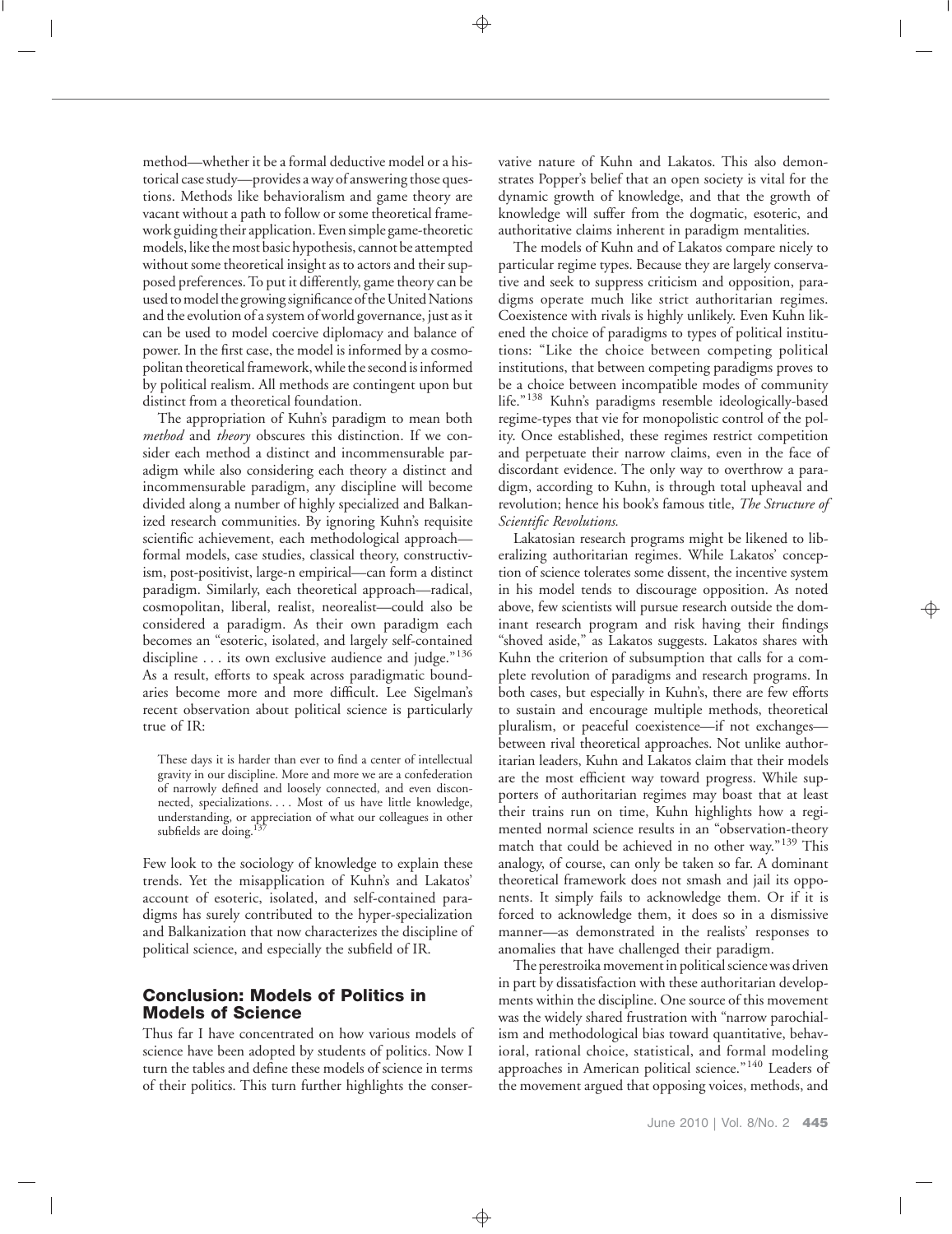theoretical visions were being suppressed by certain hegemonic powers within the discipline. In the broadest sense, perestroika was an attack on the dominant paradigm, and a call for an opening up of the discipline. This critique represented a repudiation of the paradigm mentalities encouraged by the appropriation of Kuhn and Lakatos. And it pointed towards a more Popperian commitment to vigorous theoretical debate.

If IR scholars continue to rely on paradigm mentalities without acknowledging that paradigms can only be justified by concrete scientific achievements, we risk two equally unattractive outcomes. The first involves a Kuhnian paradigm shift where the dominance of realism is replaced by an equally dominant alternative paradigm, such as liberalism. In this scenario, after the revolution is complete, theoretical pluralism again perishes and we turn exclusively to those puzzles relevant to the liberal paradigm. Reliance on one paradigm, however, will cause neglect of many global issues that deserve attention. A second possible outcome of this flawed reliance on paradigm mentalities is the proliferation of small but exclusive, esoteric, incommensurable, self-evaluating research communities that speak only to those working within the same paradigm. By ignoring the requisite scientific achievement, any group of like-minded scholars can call forth their exclusive paradigm and insulate themselves from outside critics. This would lead to the further Balkanization of the discipline due to the inability of scholars to engage across paradigmatic frontiers. As Kuhn noted, the "proponents of different theories are like the members of different language-culture communities."<sup>141</sup> While some courageous scientist may set out to transcend paradigmatic boundaries, "he will do so as a foreigner in a foreign environment." Or, as Almond lamented, these different groups "sit at different tables, each with its own conception of proper political science, but each protecting some secret island of vulnerability."<sup>142</sup> This scenario is hardly attractive to those seeking a broad and nuanced understanding of political phenomena.

This dissatisfaction brings us back to Popper. If Kuhn and Lakatos lean toward the authoritarian, Popper's views endorse an open society of scholars employing a diversity of theories and methods. A longtime critic of dogmatic thinking, Popper linked his ideas of intellectual transparency, broad accessibility, theoretical pluralism, and fallibility to the civic virtue of tolerance in politics.<sup>143</sup> For Popper, scientists who are proven wrong will learn more and be better prepared for future research. Similarly, when elected officials are proven wrong—and voted out of office—the costs are relatively low and they can return to run for election again. The scenarios sketched by Kuhn and Lakatos are different. Here we see scientists holding tightly to their authority and discouraging any challenge that might give rise to revolution. This is understandable given the fate of the old guard in the wake of revolution.

Theoretical pluralism eases the fears of revolution and subsumption. A final distinction with Popper is his stress on fallibilism. The realization that theories can never be proven beyond critical doubt and that even our most reliable theories can be overturned will nurture a more humble spirit of inquiry. The idea of fallibilism does much more than promote mere tolerance of opposing methods and theories. It invites the active engagement of scholars working within different approaches.

The movement toward greater pluralism reflects what Peter Katzenstein and Rudra Sil recently termed "eclectic theorizing." Rather than being bound by paradigmatic constraints, this approach values "problem-driven rather than paradigm-driven research." Progress will occur when research trespasses "deliberately and liberally across competing research traditions."<sup>144</sup> For any of this pluralism to occur, as researchers we must strive to make our work widely accessible to those outside our specialization. As readers, we must cast our nets more broadly and intently. As Popper advised for working through drafts, "If a conscientious reader finds a passage unclear, it has to be rewritten. . . . [With clear writing] one can avoid some misunderstandings, assuming readers who want to understand."<sup>145</sup> This could prove beneficial in other realms. For instance, more accessible research might narrow the widening gap between political scientists and policymakers.146 Second, more accessible research makes possible a well-ordered, democratic science that, in the words of Philip Kitcher, avoids "a theology of science that would insulate inquiry against moral and political critique."<sup>147</sup> Of course, it is easier to be understood—and published when one is addressing a narrow, esoteric, self-contained, and self-regulated research community. However, the challenge in a discipline guided by Popper's principles is to make our work more accessible, reach across boundaries, and directly engage those with whom we may have fundamental disagreements.

This plea for pluralism and dialogue may suggest an academic utopia. However, dialogue between different schools in IR will not necessarily lead to synthesis and harmony.<sup>148</sup> In Popper's view, such a scientific consensus would indeed be undesirable. Popperian science involves unending intellectual disagreement. Meaningful pluralism, however, can help erode the pretensions nurtured by paradigm mentalities, which convert disagreement into incomprehension, hostility, and imperiousness. These pretensions, I have argued, impoverish inquiry in political science. Popper's model of bold pluralism would lead to more lively and engaging study of politics. It would put to rest fruitless debates over naturalism or intepretivism or postmodernism, where each side seeks to legislate appropriate and exclusive methods of inquiry. In Popper's view, metaphysical speculation can co-exist and even enhance hypothesis testing. But before a meaningful theoretical and methodological pluralism can emerge, students of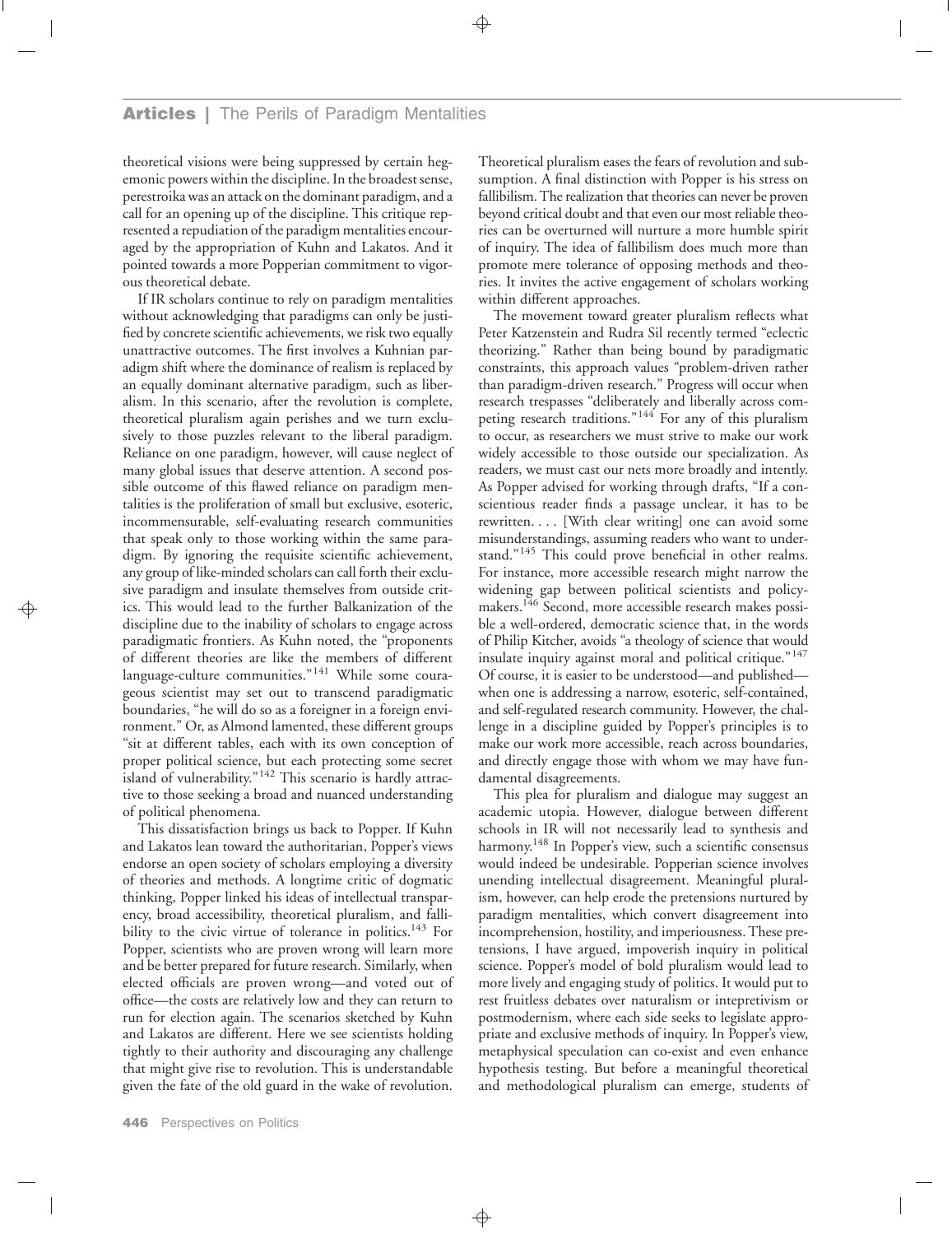politics must abandon their faith in what Popper calls "the myth of the framework."

As the world grows more complicated and more interdependent, questions regarding politics can hardly fit a single paradigm or a single method. Popper's fallibilism points to the hubris of believing that one method or one theory is sufficient to address the multifarious questions that students of politics must address. If we are to better understand the complexity of our subject matter, we might heed the advice of Popper to "keep the flow of ideas running from all tributaries."<sup>149</sup> This would require a new appreciation for theoretical and methodological pluralism, and a willingness to engage a range of perspectives. While such engagement may be challenging and at times unpleasant, Popper envisioned such challenges as the best way to ensure the growth of knowledge. We can ill-afford the narrow, imperious impulses that arise from a faith in one dominant theoretical framework. Nor can we afford the mistaken belief that the models of science depicted by Kuhn and Lakatos provide appropriate guides for the study of politics.

#### **Notes**

- 1 Lakatos 1970, 93.
- 2 Kuhn 1970a, 167.
- 3 Popper 1945, 129.
- 4 For a short description of these discussions see Fox 1996, 335; 344, fn 10.
- 5 Kuhn 1970a, viii.
- 6 Kuhn 1970b, 245.
- 7 Lakatos 1970, 176.
- 8 See, for example, Lijphart 1974; Ball 1976; Polsby 1998; Elman and Elman 2002.
- 9 Truman 1965, 865.
- 10 Almond 1966, 875.
- 11 Polsby 1998, 200.
- 12 See Vasquez 1997 and 2003; DiCicco and Levy 1999; Dessler 2003; Elman and Elman, 2003; Waltz, 2003; and Chernoff, 2004.
- 13 See Hirschman, 1970; Sil, 2000; and Bennett, 2003.
- 14 George and Bennett 2004 (131) and McKeown 2004 (140) characterize Popper as a positivist, while Lakatos 1970 frames Popper as a naïve falsificationist.
- 15 Almond 1977 is one exception. Almond employed Popper's dichotomy between clocks and clouds to introduce the importance of indeterminacy. Bohman 1993 and Hardin 2003 also addressed how indeterminacy may play out in social science.
- 16 Philosophy of social science since Popper and Kuhn has developed and diverged in significant ways. Stephen Walker 2003 suggested that Laudan's 1977 *Progress and Its Problems* provides a more fitting guide to IR. Fred Chernoff 2005 argued that a

version of Duhem's conventionalism would be a better metatheoretical guide. Alexander Wendt's 1999 discussions of scientific realism constitute yet another direction that philosophy of social science has taken. Andrew Bennett 2003 reviewed three post-Lakatosian views of science for their relevance to IR: the naturalists, the Bayesians, and Mayo's error-statistical approach. Bruno Latour's 1987 anti-realist, constructivist views stand in stark contrast to Philip Kitcher's 1993; 2001 appeals for a "modest realism" and a "well-ordered" science. In spite of these advances, political scientists still reference Kuhn or Lakatos as their primary philosophy of science guides.

- 17 See Monroe 2005.
- 18 This Balkanization can be characterized as one where political scientists come to "sit at different tables," as Gabriel Almond 1990 (13) lamented.
- 19 Kuhn 1970a, viiii.
- 20 Kuhn 1970a, 10.
- 21 Schram 2005, 112.
- 22 Kuhn 1970a, 24.
- 23 Ibid.
- 24 Kuhn 1970a, 135.
- 25 Kuhn 1970a, 178.
- 26 Kuhn 1970a, 24.
- 27 Ibid.
- 28 Kuhn 1970a, 151.
- 29 Kuhn 1970b, 254.
- 30 Kuhn 1970a, 150; 205.
- 31 Kuhn 1970a, 109; 42.
- 32 Kuhn 1970a, 64–65.
- 33 Kuhn 1970a, 52.
- 34 Kuhn 1970a, 24; 90.
- 35 Kuhn 1970a, 77.
- 36 See Polsby 1998.
- 37 Ball 1976.
- 38 DiCicco and Levy 1999, 676.
- 39 See Elman and Elman 2003.
- 40 Lakatos 1970a, 177.
- 41 Lakatos 1970, 178; 93.
- 42 See, for instance, Dessler 2003, 381; Vasquez 2003, 429; Chernoff 2004, 64.
- 43 See Kuhn 1970b; 1970c.
- 44 Kuhn 1970a, 23.
- 45 Kuhn 1970a, 158.
- 46 Kuhn 1970a, 169.
- 47 Kuhn 1970a, viii;178.
- 48 Kuhn 1970a, 24.
- 49 Kuhn 1970a, 147.
- 50 Lakatos 1970, 177.
- 51 Lakatos 1970, 135.
- 52 Lakatos 1978b, 212.
- 53 Lakatos 1970, 109.
- 54 Lakatos 1978a, 184.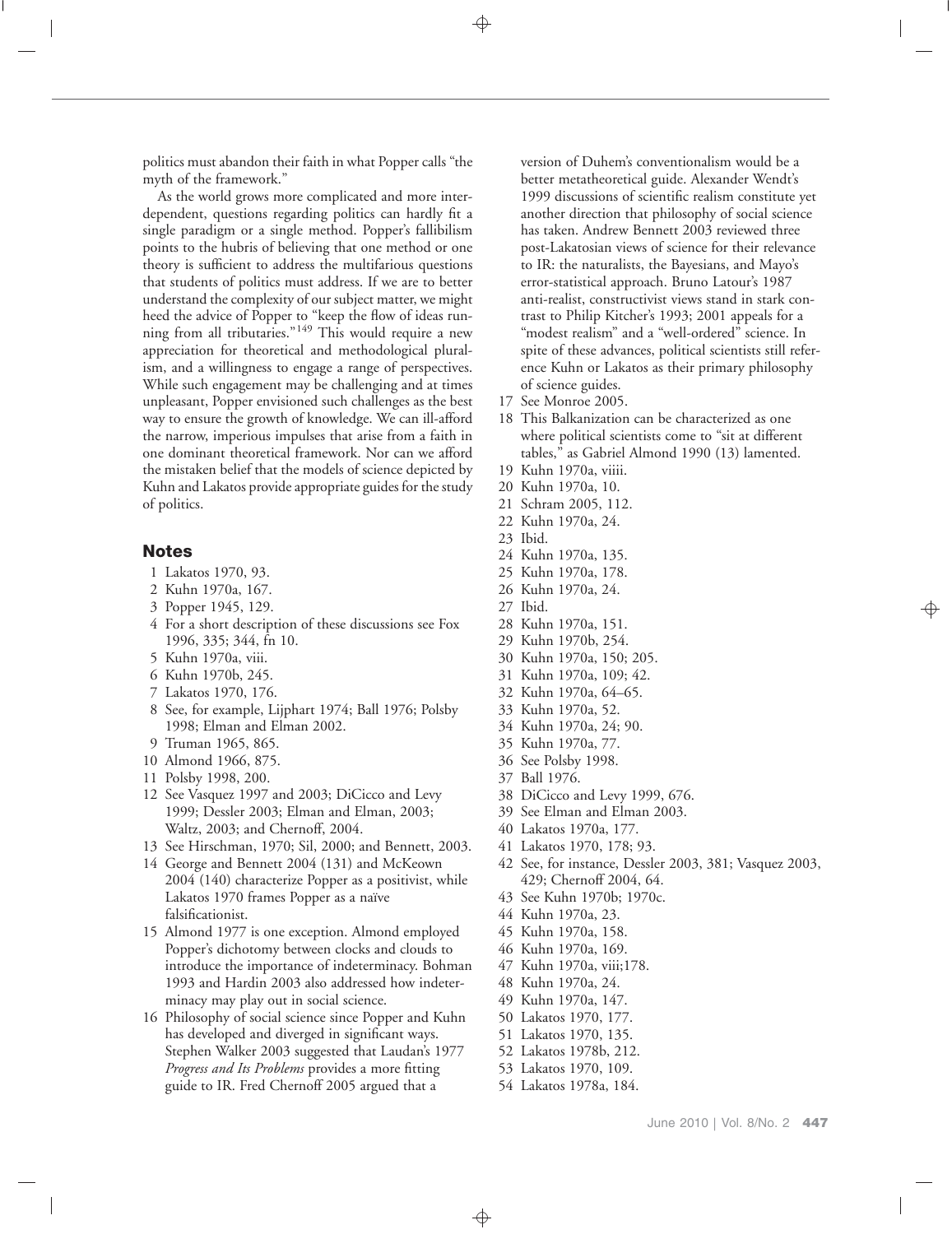- 55 Lakatos 1978a, 179.
- 56 Cited in D'Amour 1976, 88.
- 57 Lakatos 1978a, 179.
- 58 Lakatos 1970, 137.
- 59 Lakatos 1970, 137.
- 60 Lakatos 1978a, 179.
- 61 Lakatos 1970, 142.
- 62 Elman and Elman 2002.
- 63 Lakatos 1978b, 110.
- 64 Lakatos 1970, 157.
- 65 Lakatos 1978b, 218.
- 66 Lakatos 1978b, 218.
- 67 Lakatos 1978a, 112–114.
- 68 Feyerabend 1988, 162; 229.
- 69 Lakatos 1970, 116.
- 70 Almond 1990.
- 71 See Popper 1957 for the most concise discussion.
- 72 Popper 1994, 72.
- 73 Popper 1970, 52.
- 74 Popper 1994, 71.
- 75 Webb 1995, 89.
- 76 Popper 1994, 34.
- 77 Popper 1934, 38.
- 78 Popper 1974, 80; 1956, xxii.
- 79 Hacking 1983, 3.
- 80 Farr 1983.
- 81 Popper 1957, 129.
- 82 Popper 1994, 143.
- 83 Popper 1994, 34–5.
- 84 Popper 1970, 55.
- 85 Popper 1994, 109.
- 86 Popper 1994, 142.
- 87 Each model conveys both descriptive and prescriptive elements of how individual scientists are expected to behave. While some emphasize Kuhn's descriptive account and Popper's prescriptive exhortations, Kuhn acknowledges that the dichotomy between empirical and normative is not so easily maintained: "A number of contemporary philosophers have discovered important contexts in which the normative and the descriptive are inextricably mixed." See Kuhn 1970a (207). While Kuhn cited Cavell 1969, Searle's 1964 discussion is also relevant.
- 88 Kahneman and Tversky 1979, 265 refer to this as the "certainty effect."
- 89 For realism's dominance, see Vasquez 1998. For the recent decline of realism, see Walker and Morton 2005.
- 90 While Vasquez 1998 (Chapter 1) argued that Morgenthau provided a Kuhnian exemplar, he overlooks Kuhn's required concrete scientific achievement for an exemplar.
- 91 See Elman and Elman 1997; Vasquez, 1997; and Keohane, 1986.
- 92 Waltz 1998, 385.
- 93 Gilpin 1981, 227.
- 94 Waltz 1998, 385–6.
- 95 Boulding 1990, 38.
- 96 Holsti 1985, 36.
- 97 Vasquez 1998.
- 98 See Walker 2008 for Paine and Kant's respective views on the democratic peace.
- 99 Babst 1964; 1972.
- 100 See Small and Singer 1976.
- 101 Levy 1988, 662.
- 102 Waltz 1990:42.
- 103 Waltz 1998, 378–79.
- 104 Kuhn 1970a, 24.
- 105 See Vasquez 1997 and the various responses that followed in the same issue.
- 106 Schroeder 1994b.
- 107 Levy 1994, 744.
- 108 Schroeder 1994a, 117.
- 109 Waltz 1979, 125.
- 110 Schroeder 1994a, 129.
- 111 Waltz 1997, 914.
- 112 Waltz 1998, 385–6.
- 113 Elman and Elman 1995, 183.
- 114 Elman and Elman 1995, 186.
- 115 Schroeder 1995, 194.
- 116 Elman and Elman 1995, 192.
- 117 Popper 1934, 281.
- 118 Schroeder 1995, 195.
- 119 Katzenstein 1996:xiv.
- 120 Masterman 1970.
- 121 Kuhn 1970a, 16; 109.
- 122 Kuhn 1979.
- 123 Fleck 1935, 39.
- 124 Fleck 1935, 107.
- 125 Fleck 1935, 38; 27.
- 126 Fleck 1935, 142.
- 127 Lijphart 1974, 42.
- 128 See Kant 1795 in comparison to Rousseau 1756.
- 129 Vasquez 1998, 21.
- 130 Waltz 1997, 913.
- 131 This point is further explored in the introduction of Wendt 1987.
- 132 See Singer, Bremer, and Stuckey 1972.
- 133 Waltz 1979.
- 134 Ashley 1986, 268; 280.
- 135 Barkin 2003.
- 136 Kuhn 1970b, 254.
- 137 Sigelman 2005, 324.
- 138 Kuhn 1970a, 94.
- 139 Kuhn 1970a, 65.
- 140 Monroe 2005, 1.
- 141 Kuhn 1970a, 204–5.
- 142 Almond 1990, 13.
- 143 Popper, 1945; 1994.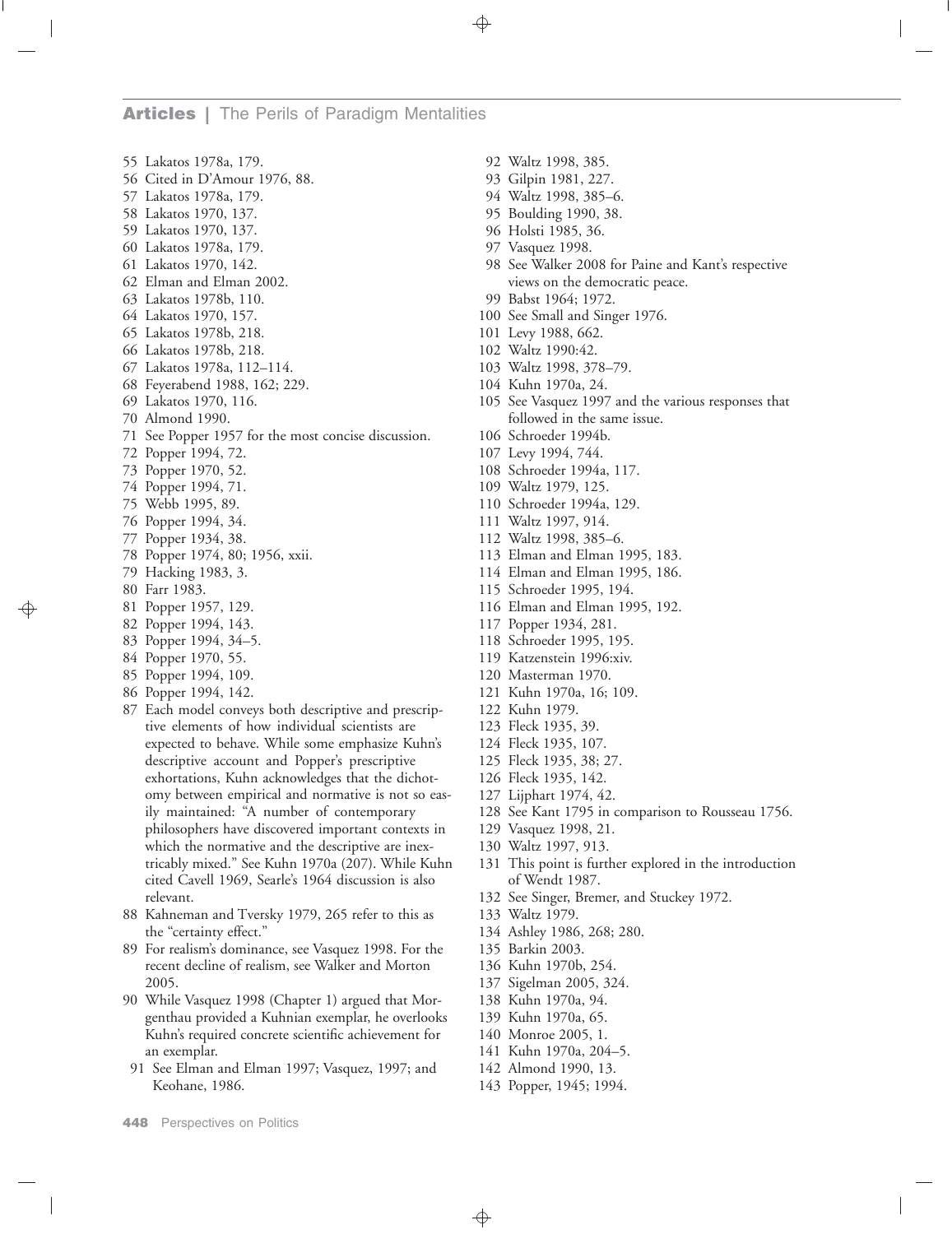- 144 Katzenstein and Sil 2008, 110.
- 145 Popper 1974, 83.
- 146 George 1993.
- 147 Kitcher 2001, 182.
- 148 On this see Hellmann 2003 and the adjoining responses.
- 149 Popper 1994, 143.

#### **References**

- Almond, Gabriel. 1966. "Political Theory and Political Science." *American Political Science Review* 60 (4):<br>
869–879.<br> **...** 1977. "Clouds, Clocks and the Study of Poli-<br>
tics." *World Politics* 29 (4): 489–522
- 869–879.<br>— 1977. "Clouds, Clocks and the Study of Politics." *World Politics* 29 (4): 489–522.<br>— 1990. *A Discipline Divided: Schools and Sects in*
- *Political Science.* Newbury Park, CA: Sage.
- Ashley, Richard. 1986. "The Poverty of Neorealism." In *Neorealism and its Critics,* ed. Robert Keohane. New York: Columbia University Press.
- Babst, Dean. 1972. "A Force for Peace." *Industrial Re-*<br> *search* (April): 55–58.<br> **...** 1996 [1964]. "Elective Governments—A Force<br>
for Peace." *The Wisconsin Sociologist* 3 (1): 9–14
- for Peace." *The Wisconsin Sociologist* 3 (1): 9–14. Reprinted in *Classics of International Relations,* ed. John Vasquez (3<sup>rd</sup> Edition). Upper Saddle River, NJ: Prentice Hall.
- Ball, Terrence. 1976. "From Paradigms to Research Programs: Toward a Post-Kuhnian Political Science." *American Journal of Political Science* 20 (1): 151–177.
- Barkin, J. Samuel. 2003. "Realist Constructivism." *International Studies Review* 5 (3): 325–342.
- Bennett, Andrew 2003. "A Lakatosian Reading of Lakatos: What Can We Salvage from the Hardcore." In *Progress and International Relations Theory: Appraising the Field,* eds. Colin Elman and Miriam Elman. Cambridge, MA: MIT Press.
- Bohman, James. 1993. *The New Philosophy of Science: Problems in Indeterminacy.* Cambridge, MA: MIT Press.
- Boulding, Kenneth. 1990 [1978]. "Future Directions in Conflict and Peace Studies." In *Conflict: Readings in Management and Resolution,* eds. John Burton and Frank Dukes. London: Macmillan.
- Chernoff, Fred. 2004. "The Study of the Democratic Peace and Progress in International Relations." *Inter-*
- *national Studies Review* 6 (1): 49–78. \_. 2005. *The Power of International Theory: Reforging the link to foreign policy-making through scientific enquiry.* London: Routledge.
- D'Amour, Gene. 1976. "Research Programmes, Rationality, and Ethics." In *Essays in Memory of Imre Lakatos,* eds. R.S. Cohen, P.K. Feyerabend, and M.W. Wartofsky. Boston: D. Reidel.
- Dessler, David. 2003. "Explanation and Scientific Progress." In *Progress and International Relations Theory: Appraising the Field,* eds. Colin Elman and Miriam Elman. Cambridge, MA: MIT Press.
- DiCicco, Jonathan and Jack Levy. 1999. "Power Shifts and Problem Shifts: The Evolution of the Power Transition Research Program." *Journal of Conflict Resolution* 43 (6): 673–704.
- Elman, Colin and Miriam Fendius Elman. 1995. "History vs. Neo-realism: A Second Look." *International Security* 20 (1): 182–93. \_. 1997. "Lakatos and Neorealism: A Reply to
- Vasquez." *American Political Science Review* 91 (4):<br>
923–26.<br>
2002. "How Not to Be Lakatos Intolerant: Ap-<br>
praising Progress in IR Research " *International Studen*
- praising Progress in IR Research." *International Stud-ies Quarterly* 46 (2): 231–262. \_. 2003. *Progress in International Relations*
- *Theory: Appraising the Field.* Cambridge, MA: MIT Press.
- Farr, James. 1983. "Popper's Hermeneutics." *Philosophy of Social Science* 13(2): 157–176.
- Feyerabend, Paul. 1988. *Against Method* (Revised Edition). London: Verso Books.
- Fleck, Ludwik. 1979 [1935]. *Genesis and Development of a Scientific Fact.* Chicago: University of Chicago Press.
- Fox, Robin. 1996. "State of the Art/Science in Anthropology." In *The Flight from Science and Reason,* eds. Paul Gross, Norman Levitt and Martin Lewis. New York: The New York Academy of Sciences.
- George, Alexander. 1993. *Bridging the Gap: Theory and Practice in Foreign Policy.* Washington: United States Institute of Peace Press.
- George, Alexander and Andrew Bennett. 2004. *Case Studies and Theory Development in the Social Sciences.* Cambridge, MA: MIT Press.
- Gilpin, Robert. 1981. *War and Change in World Politics.* Cambridge: Cambridge University Press.
- Gunnell, John. 1986. *Between Philosophy and Politics: The Alienation of Political Theory.* Amherst: The University of Massachusetts Press.
- Hacking, Ian. 1983. *Representing and Intervening: Introductory Topics in the Philosophy of Natural Science.* Cambridge: Cambridge University Press.
- Hardin, Russell. 2003. *Indeterminacy and Society.* Princeton: Princeton University Press.
- Hellmann, Gunther, ed. 2003. "Are Dialogue and Synthesis Possible in International Relations?" *International Studies Review* 5 (1): 123–153.
- Hirschman, Albert. 1970. "The Search for Paradigms as a Hindrance to Understanding." *World Politics* 22 (3): 329–343.
- Holsti, Kalevi. 1985. *The Dividing Discipline: Hegemony and Diversity in International Theory.* London: Allen and Unwin.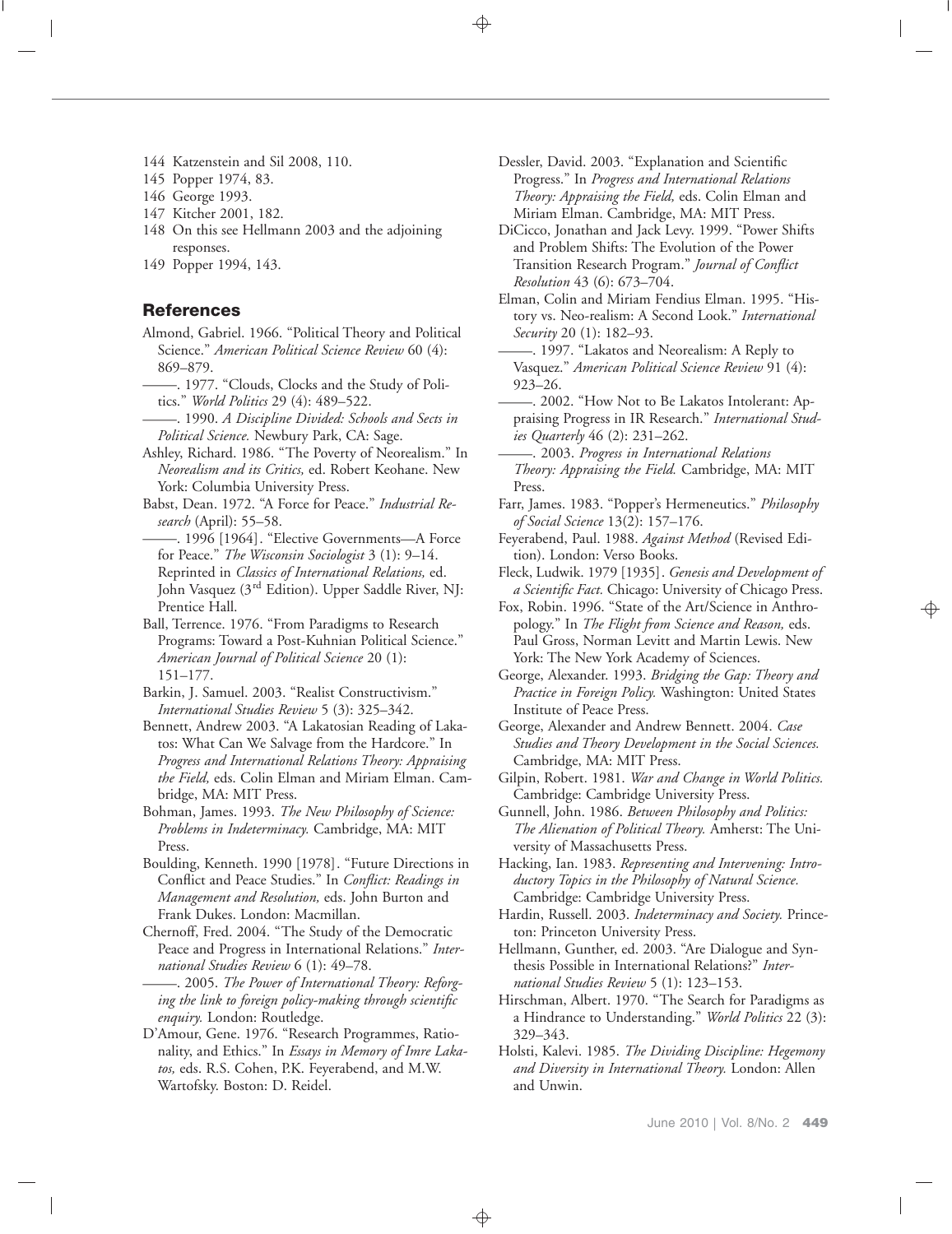Kahneman, Daniel and Amos Tversky. 1979. "Prospect Theory: An Analysis of Decision Under Risk." *Econometrica* 47 (2): 263–291.

Kant, Immanuel. 1991 [1795]. "Perpetual Peace." In *Kant's Political Writings,* ed. Hans Reiss. Cambridge: Cambridge University Press.

Katzenstein, Peter. 1996. *The Culture of National Security: Norms and Identity in World Politics.* New York: Columbia University Press.

Katzenstein, Peter and Rudra Sil. 2008. "Eclectic Theorizing in the Study and Practice of International Relations." In *The Oxford Handbook of International Relations,* ed. Christian Reus-Smit and Duncan Snidal. New York: Oxford University Press.

Keohane, Robert. 1986. "Theory of World Politics: Structural Realism and Beyond." In *Neorealism and Its Critics*, ed. Robert Keohane. New York: Columbia University Press.

Kitcher, Philip. 1993. *The Advancement of Science: Science Without Legend, Objectivity Without Illusions.*<br>
New York: Oxford University Press.<br>
2001. *Science, Truth, and Democracy*. Oxford:<br>
Oxford University Press.

Oxford University Press.

Kuhn, Thomas. 1970a. *The Structure of Scientific Revolutions* (Second Edition, Revised). Chicago: University<br>tions (Second Edition, Revised). Chicago: University<br>of Chicago Press.<br>and the *Growth of Knowledge* ed Jmre Lakatos and

*and the Growth of Knowledge,* ed. Imre Lakatos and Alan Musgrave. London: Cambridge University

Press.<br>——. 1970c. "Notes on Lakatos". *Proceedings of the Biennial Meeting of the Philosophy of Science Association,* Princeton University. 137–146. \_. 1979. "Preface." In *Genesis and Development of a*

*Scientific Fact,* eds. Ludwik Fleck, T. Trenn and R. Merton. Chicago: University of Chicago Press.<br>— 1990. "Dubbing and Redubbing: The Vulnerabil-

ity of Rigid Designation." In *Minnesota Studies in the Philosophy of Science,* ed. C.Wade Savage, 14: 298–318. Minneapolis: University of Minnesota Press.

Lakatos, Imre. 1970. "Falsification and the Methodology of Scientific Research Programmes." In *Criticism and the Growth of Knowledge,* eds. Imre Lakatos and Alan Musgrave. Cambridge: Cambridge University Press. \_. 1978a. *The Methodolog y of Scientific Research*

*Programmes: Philosophical Papers,* eds. John Worrall and Gregory Currie. New York: Cambridge University Press.<br><u>——,</u> 1978b. *Mathmatics, Science and Epistemology:* 

*Philosophical Papers,* eds. John Worrall and Gregory Currie. Cambridge: Cambridge University Press.

Latour, Bruno. 1987. *Science in Action: How to Follow Scientists and Engineers through Society.* Cambridge, MA: Harvard University Press.

Laudan, Larry 1977. *Progress and Its Problems: Towards a Theory of Scientific Growth.* Berkeley: University of California Press.

Levy, Jack. 1988. Domestic Politics and War. *Journal of Interdisciplinary History* 18 (3): 653–673. \_. 1994. "The Theoretical Foundations of Paul W.

Schroeder's International System." *The International History Review* 26 (4): 715–744.

Lijphart, Arendt. 1974. "The Structure of the Theoretical Revolution in International Relations." *International Studies Quarterly* 18 (1): 41–74.

Masterman, Margaret. 1970. "The Nature of a Paradigm." In *Criticism and the Growth of Knowledge,* eds. Imre Lakatos and Alan Musgrave. Cambridge: Cambridge University Press.

McKeown, Timothy. 2004. "Case Studies and the Limits of the Quantitative Worldview." In *Rethinking Social Inquiry: Diverse Tools, Shared Standards,* eds. Henry Brady and David Collier. Lanham, MD: Rowman and Littlefield Publishers.

Monroe, Kristen. 2005. "Introduction." In *Perestroika: The Raucous Rebellion in Political Science,* ed. Kristen Renwick Monroe. New Haven: Yale University Press.

Morgenthau, Hans. 1948. *Politics Among Nations: The Struggle for Power and Peace.* New York: Knopf.

Polsby, Nelson. 1998. Social Science and Scientific Change: A Note on Thomas S. Kuhn's Contribution. *Annual Review of Political Science* 1: 199–210.

Popper, Karl. 1992 [1934]. *The Logic of Scientific Dis-covery.* London: Routledge. \_. 2005 [1945]. *The Open Society and Its Enemies.*

London: Routledge. \_. 1988 [1956]. *The Open Universe: An Argument*

*for Indeterminism.* London: Routledge.<br>*for Indeterminism.* London: Routledge.<br>\_\_\_\_\_\_. 1964 [1957]. *The Poverty of Historicism.* New

for Indeterminism. London: Routledge.<br>——. 1964 [1957]. *The Poverty of Historicism*. New<br>York: Harper Torch Books.<br>——. 1970. "Normal Science and Its Dangers." In

*Criticism and the Growth of Knowledge,* eds. Imre Lakatos and Alan Musgrave. Cambridge: Cambridge University Press. \_. 1974. *Unended Quest: An Intellectual Biography.*

University Press.<br>——. 1974. *Unended Quest: An Intellectual Biography.*<br>London: Open Court.<br>——. 1994. *The Myth of the Framework: In Defence of* 

*Science and Rationality,* ed. M.A. Notturno. London: Routledge.

Rousseau, Jean-Jacques. 1990 [1756]. "The State of War." In *Reading Rousseau in the Nuclear Age,* ed. Grace Roosevelt. Philadelphia: Temple University Press.

Schram, Sanford. 2005. "A Return to Politics: Perestroika, Phronesis, and Postparadigmatic Political Science." In *Perestroika: The Raucous Rebellion in Political Science,* ed. Kristen Renwick Monroe. New Haven: Yale University Press.

Schroeder, Paul. 1994a. Historical Reality vs. Neo-realist Theory. *International Security* 19 (1): 108–148.